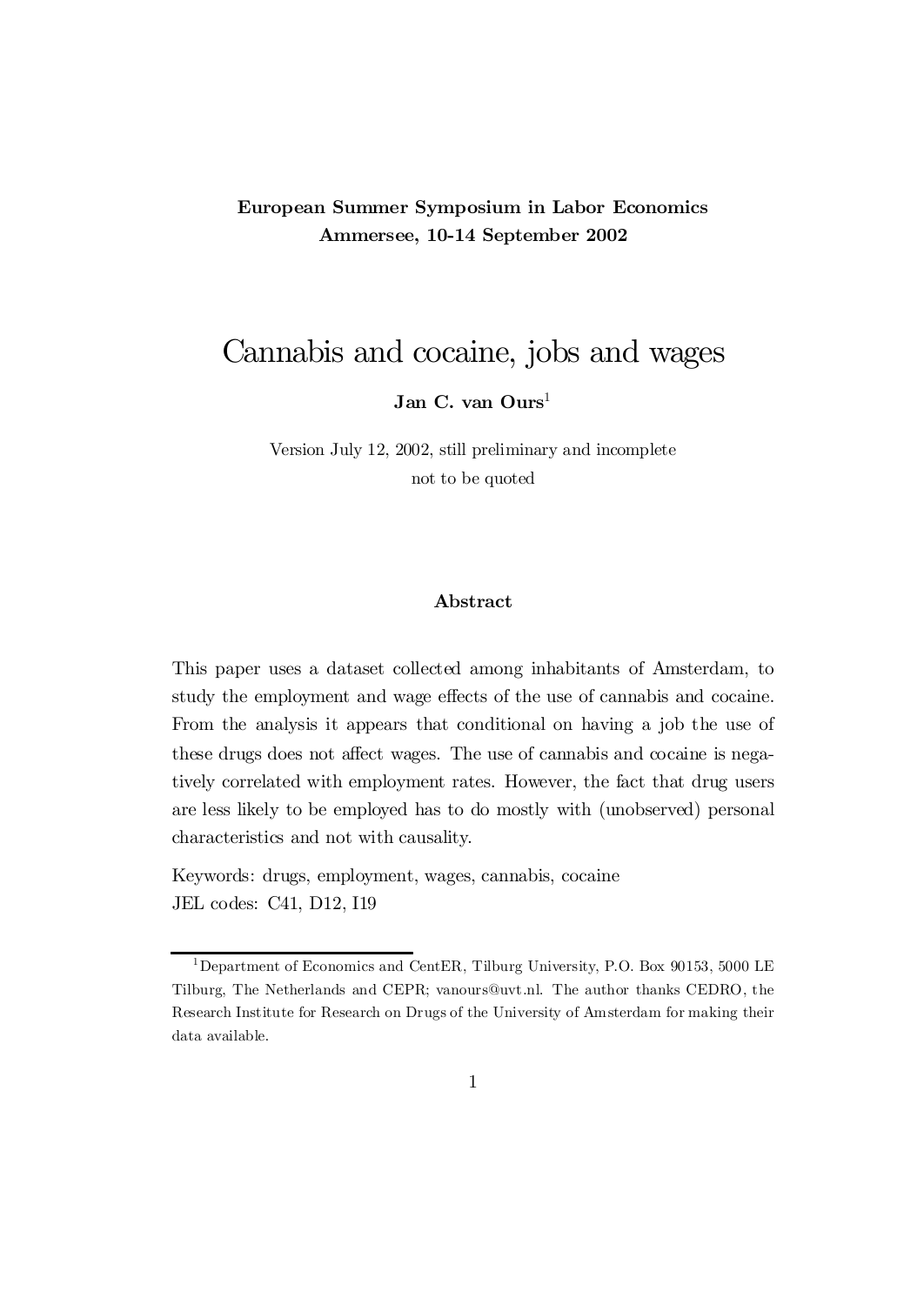## 1 Introduction

Soft and hard drugs are often related to detrimental effects on its users concerning health and labor market position. Although the negative relationship between illicit drug use and productivity seems plausible, it is not often found in empirical research.<sup>2</sup> Kaestner (1991) for example finds that increased frequency of use of cocaine or marijuana is associated with higher wages. Gill and Michaels  $(1992)$  and Register and Williams  $(1992)$  find very similar results. The results suggest that adolescent alcohol and soft drug use have little or no effect on the earnings of men in their late twenties or thirties, although they do find that early hard drug use has a significant negative impact. Kaestner (1994) finds a negative association between marijuana (cannabis) or cocaine use and the hours of labor supplied by young males. Zarkin et al. (1998) find no significant relationship between past month labor supply and the use of cigarettes, alcohol or cocaine in the past month. They do find a significant positive association with past month cannabis use. MacDonald and Pudney (2000a and 2000b) use British data to estimate a joint model covering past and current drug use together with unemployment and occupational attainment. They conclude that there is an effect of past hard drug use on current drug use. Past use of soft drugs tends not to be significantly associated with current unemployment, the past use of hard drugs does. Overall, there is strong evidence of long-term damage to employment prospects from the use of hard or dependency drugs. There is very little evidence of any relationship between the impact of drug use on occupational attainment for those in work. So, there is a growing body of empirical evidence that suggests that once endogeneity is accounted for, one rarely finds a significant negative relationship between substance abuse and wages.

<sup>2</sup>There are also studies on the relationship between wages and the use of alcohol and tobacco. The use of alcohol is often found to have a positive effect on wages, while the use of tobacco has a negative effect on wages. See Van Ours (2002) for an overview of this literature.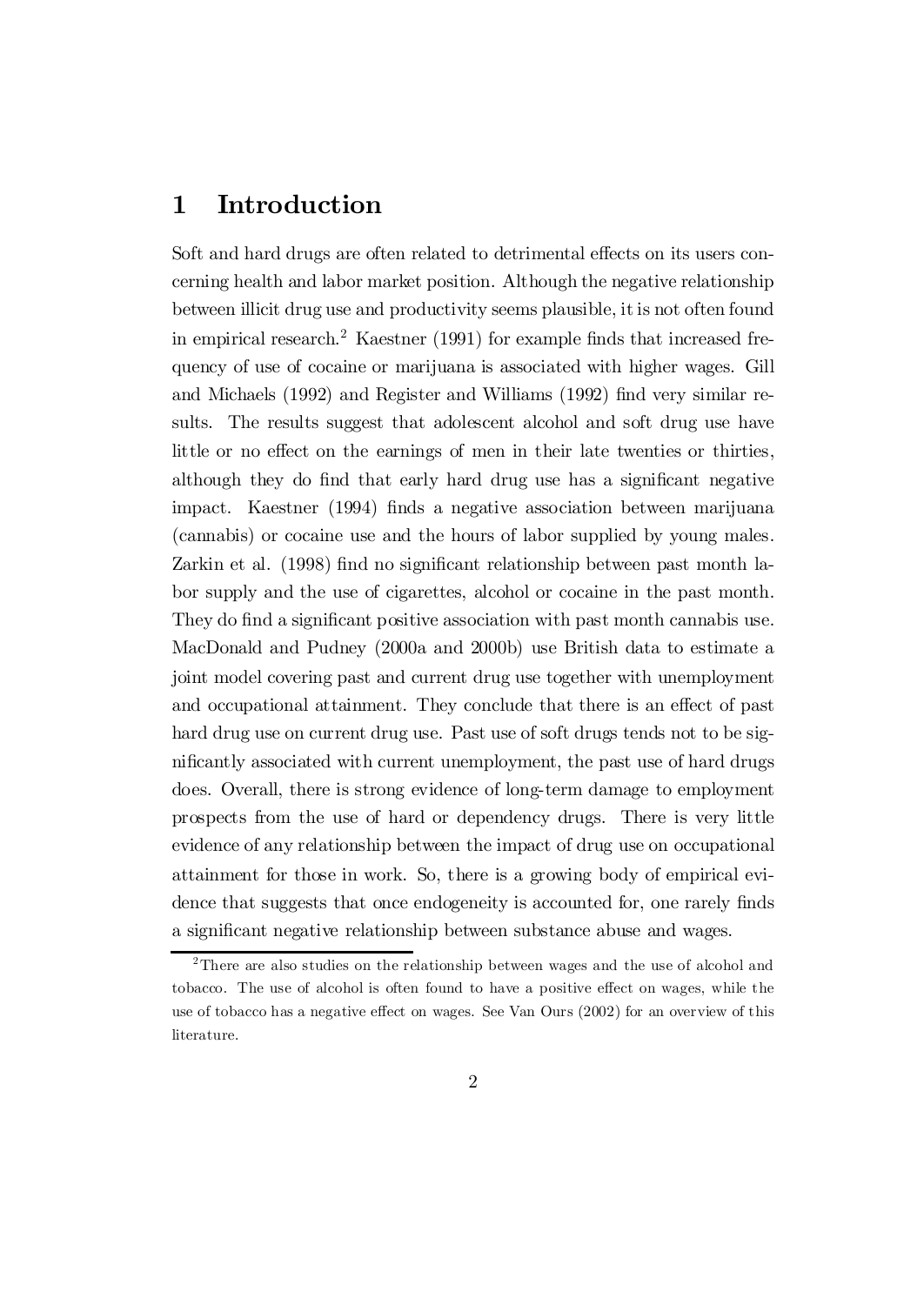The current paper is on the labor supply effects of the consumption of cannabis and cocaine. In the analysis data are used that were collected in Amsterdam (the capital of the Netherlands) during surveys in 1990 and 1994. The situation in Amsterdam is interesting from a research point of view since the Netherlands is one of the few countries with a liberal attitude towards the use of soft drugs like cannabis.

The paper is set up as follows. Section 2 gives stylized facts about the use of drug use, employment and wages in Amsterdam. Section 3 analyzes the dynamics in the consumption of cannabis and cocaine. Section 4 presents a preliminary analysis of relationships between drug use and employment. Section 5 analyzes the relationship between the use of cannabis and cocaine and labor supply variables in more detail. It appears that wages are not much affected by the use of cannabis and cocaine but there is a negative effect of cocaine use on the probability of having a job. Section 6 addresses the issue of whether there is a causal relationship between drug use and labor supply variables or merely correlation caused by unobserved characteristics. Section 7 concludes.

# 2 Drugs and labor supply in Amsterdam

#### 2.1 Amsterdam

The Netherlands has a special type of drug policy. The main aim is to protect the health of individual users, the people around them and society as a whole. <sup>3</sup> There are clinics for the treatment of addicts and care services, which aim to reach as many addicts as possible to assist them in efforts to rehabilitate, or to limit the risks caused by their drug habit. Methadone

<sup>3</sup>See Ministry of Health, Welfare and Sport (1997) from which I derived most of the information in this section. An international perspective on Dutch drug policy is given in Boekhout van Solinge (1999).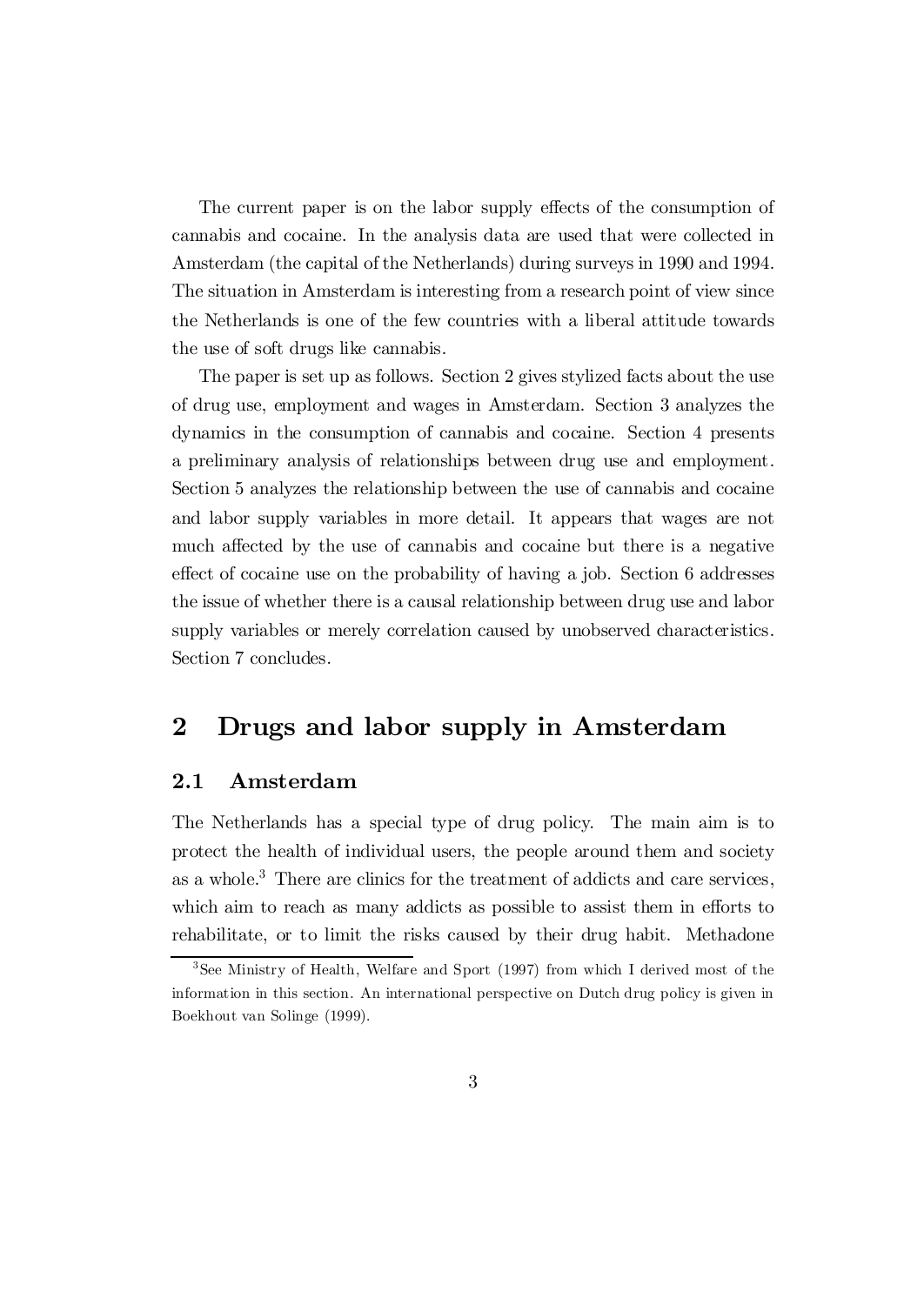programs enable addicts to lead reasonably normal lives without causing nuisance to their immediate environment, while needle exchange programs prevent the transmission of diseases such as AIDS and hepatitis B through infected needles. The services also provide counseling.

Regulations on drugs are laid down in the Opium Act, which draws a distinction between hard drugs and soft drugs. The distinction that is drawn relates to the health risks involved in drug use. Hard drugs are those substances which can seriously harm the health of the user and include heroin, cocaine an synthetic drugs such as ecstasy. Soft drugs, i.e. cannabis derivatives marijuana and hashish cause far fewer health problems. The possession of hard drugs is a crime. However, since 1976 the possession of a small quantity of soft drugs for personal use is a minor offence.

The data used in the analysis are collected in Amsterdam. Out of the population of 700.000, Amsterdam has around 5000 hard-drug users. Around 2000 are of Dutch origin, 1350 have roots in former colony of Surinam, the Netherlands Antilles and Morocco. Around 1750 users come from other European countries, mainly Germany and Italy. Amsterdam has around 300 recognized, so-called "coffee-shops" were soft drugs can be purchased.

#### 2.2 Data

The data are from two subsequent but separate surveys by CEDRO, the Center for Drug Research of the University of Amsterdam (see Abraham et al. (1998) for a more detailed description). The surveys were carried out in 1990 and 1994. There are some differences between the surveys, but the information used in this paper is collected consistent through time. The data on drug use are based on self-reported information, which is the norm for analyses of drug consumption. The survey population is defined as all persons in the Municipal Population Registry of Amsterdam. The 1990 survey was paper-written. In 1994 two interview methods were applied, a written and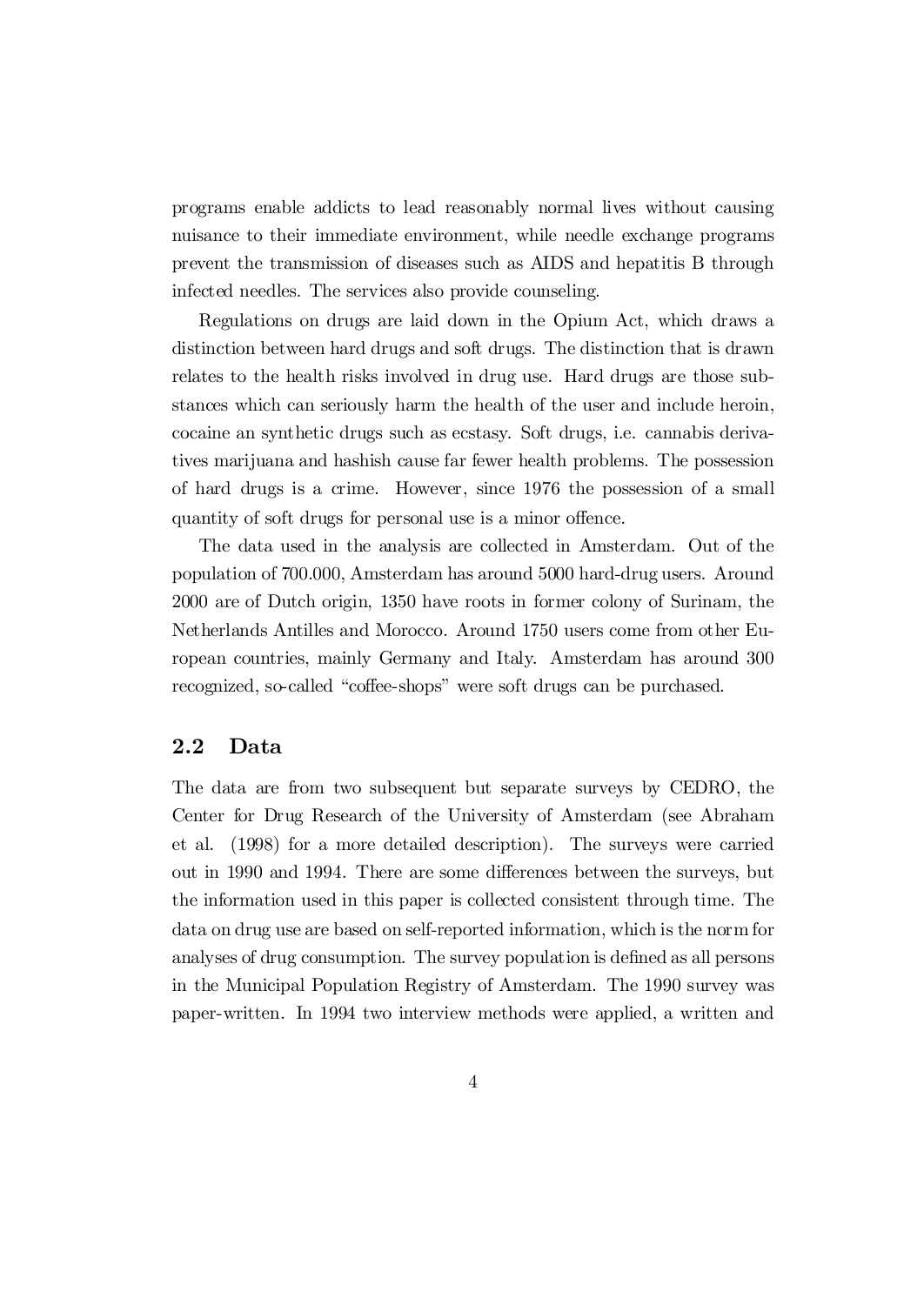a computer assisted version. The sample was randomly subdivided into two equal sized samples. It turned out that the interview method did not affect the answers to the questions.

Figure 1 shows the relationship between employment rates and age of the individuals in our sample. Until age 25 there is only a slight difference between males and females. After that there is an obvious difference between males and females. Between age 26 and 45 employment rates of males are about 80%, while it is about 50% to 60% for females. Beyond age 45 the employment rates go down. In the quantitative analysis I restrict myself to prime age individuals, that is individuals between age 25 and 50. Figure 2 shows the relationship between wages and age. As described in more detail in the appendix the wage information is given in classes ranging from 1 to 9. The figure shows the arithmetic averages of the scale from 1 to 9. Again, there is not much difference between males and females until age 25. At higher age the differences are becoming larger. One of the reasons of the increasing difference may be that the percentage of part-time workers among females is increasing while this percentage among males is declining over the age.

#### 2.3 Labor supply and drug use

Table 1 shows lifetime and last year prevalence for cannabis and cocaine distinguished between non-participating, unemployed and employed males and females. The average lifetime cannabis prevalence is 50% for males and 40% forfemales, where itshould be noted that this concerns the age group 26- 50 years. For both males and females lifetime cannabis use is highest among currently unemployed workers although for females the difference between employed and unemployed workers is small. Last year cannabis prevalence is 9% for females and 19% for males. Again, unemployed workers have the highest prevalence, although for males it is not that much different from the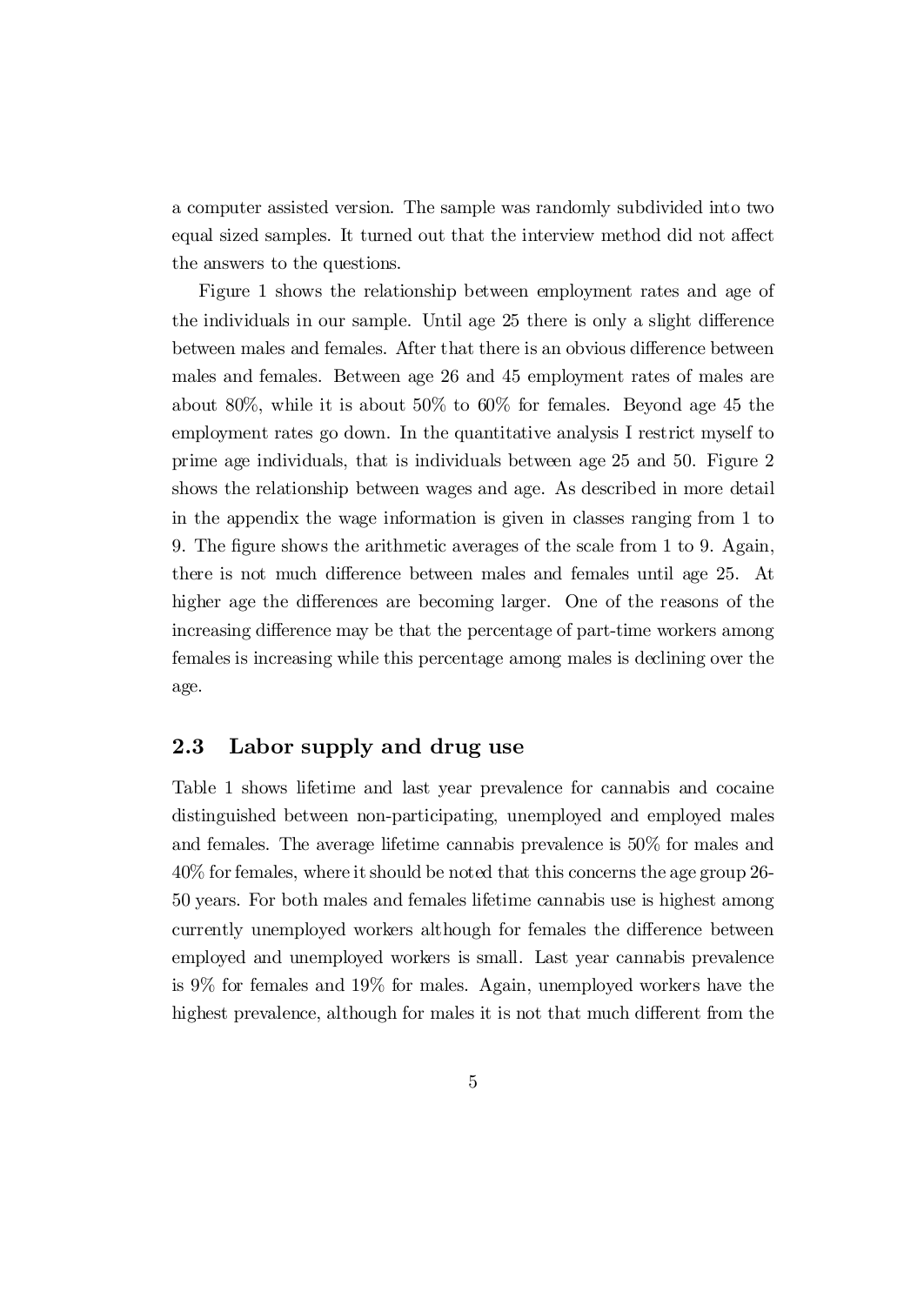prevalence of non-participating males. The lifetime and last year prevalence for cocaine are at a substantially lower level, but the overall pattern is the same: higher for males than for females, highest among unemployed workers.

Table 2 shows average participation rates, unemployment rates and wages distinguished for different groups of users and non-users of cannabis and cocaine. For males participation rates and unemployment rates are always higher for users than they are for non-users while there are hardly any differences concerning the wage. For females the same pattern holds for wages and unemployment rates. However, participation rates are usually higher for females that have used cannabis or cocaine. Only when it come to last year prevalence of cocaine the participation rate is lower for users than it is for non-users.

## 3 Dynamics of drug use

Figure 3 shows the cumulative starting probabilities of cannabis and cocaine. <sup>4</sup> As shown the cumulative starting probability of cannabis increases from about 5% at age 15 up to 35% at age 25. After that the cumulative starting probability hardly increases. The pattern for cocaine is about the same although here the increase is only small after age 30 at a level of about 8%.

To investigate the determinants of the starting rates of cannabis and cocaine I use a bivariate mixed proportional hazard model with a flexible baseline hazard. Differences between individuals in the rate by which they start using a particular drug are characterized by the observed characteristics x, the elapsed duration of time they are exposed to potential use and unobserved characteristics  $v$ . I take age 12 to be the time at which this potential

<sup>&</sup>lt;sup>4</sup>Note that these starting probabilities are calculated on the basis of the complete sample whereas the numbers in Figure 1 are calculated on the basis of the specific age categories.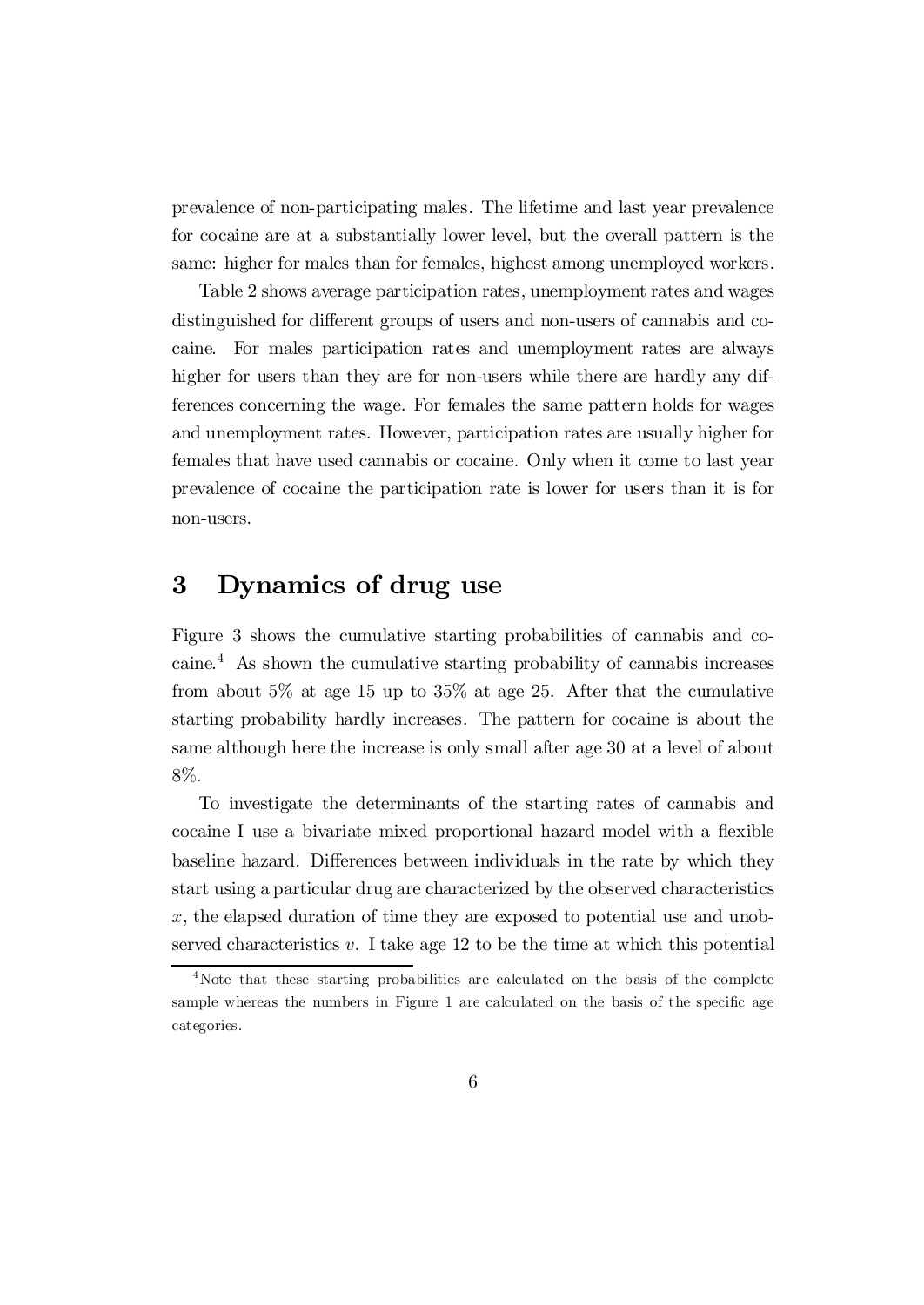exposure to drugs starts.

The starting rate for cannabis and cocaine, at time t conditional on observed characteristics x and unobserved characteristics v is specified as:<sup>5</sup>

$$
\theta_j(t \mid x, v) = \lambda_j(t) \exp(x'\beta_j + v_j) \text{ for } j = a, b
$$
 (1)

where  $\lambda(t)$  represents individual duration dependence, v represents individual specific unobserved heterogeneity, the subscript  $\alpha$  represents cannabis and the subscript  $b$  represents cocaine. I model flexible duration dependence by using a step function:

$$
\lambda_j(t) = \exp(\Sigma_k \lambda_{jk} I_k(t)) \text{ for } j = a, b \tag{2}
$$

where  $k (= 1,..,20)$  is a subscript for age-intervals and  $I_{jk}(t)$  are time-varying dummy variables that are one in subsequent age-intervals. I distinguish 20 age intervals of which 19 are of 1 year (age 12, 13, 14, .., 30) and the last interval is open: 30+ years. Because I also estimate a constant term, I normalize  $\lambda_{j1} = 0$ .

The conditional density functions of the completed durations of non-use can be written as

$$
f_j(t \mid x, v_j) = \theta_j(t \mid x, v_j) \exp\left(-\int_0^t \theta_j(s \mid x, v_j) ds\right) \text{ for } j = a, b \tag{3}
$$

I take the possible correlation between the unobserved components into account by specifying the joint density function of the two durations of non use  $t_a$  and  $t_b$  conditional on x as

$$
f(t_a, t_b | x) = \int_{v_b} \int_{v_a} f_a(t_a | x, v_a) f_b(t_b | x, v_b) dG(v_a, v_b)
$$
 (4)

 $G(v_a, v_b)$  is assumed to be a discrete distribution 4 points of support  $(v_a^a, v_b^a)$ ,  $(v_a^a, v_b^b), (v_a^b, v_b^a), (v_a^b, v_b^b)$ . The associated probabilities are denoted as follows:

$$
Pr(v_a = v_a^a, v_b = v_b^a) = p_1 \qquad Pr(v_a = v_a^a, v_b = v_b^b) = p_2
$$

<sup>5</sup>I assume that there is no causal relationship from cannabis to cocaine. See Van Ours (2001) for a discussion of this relationship.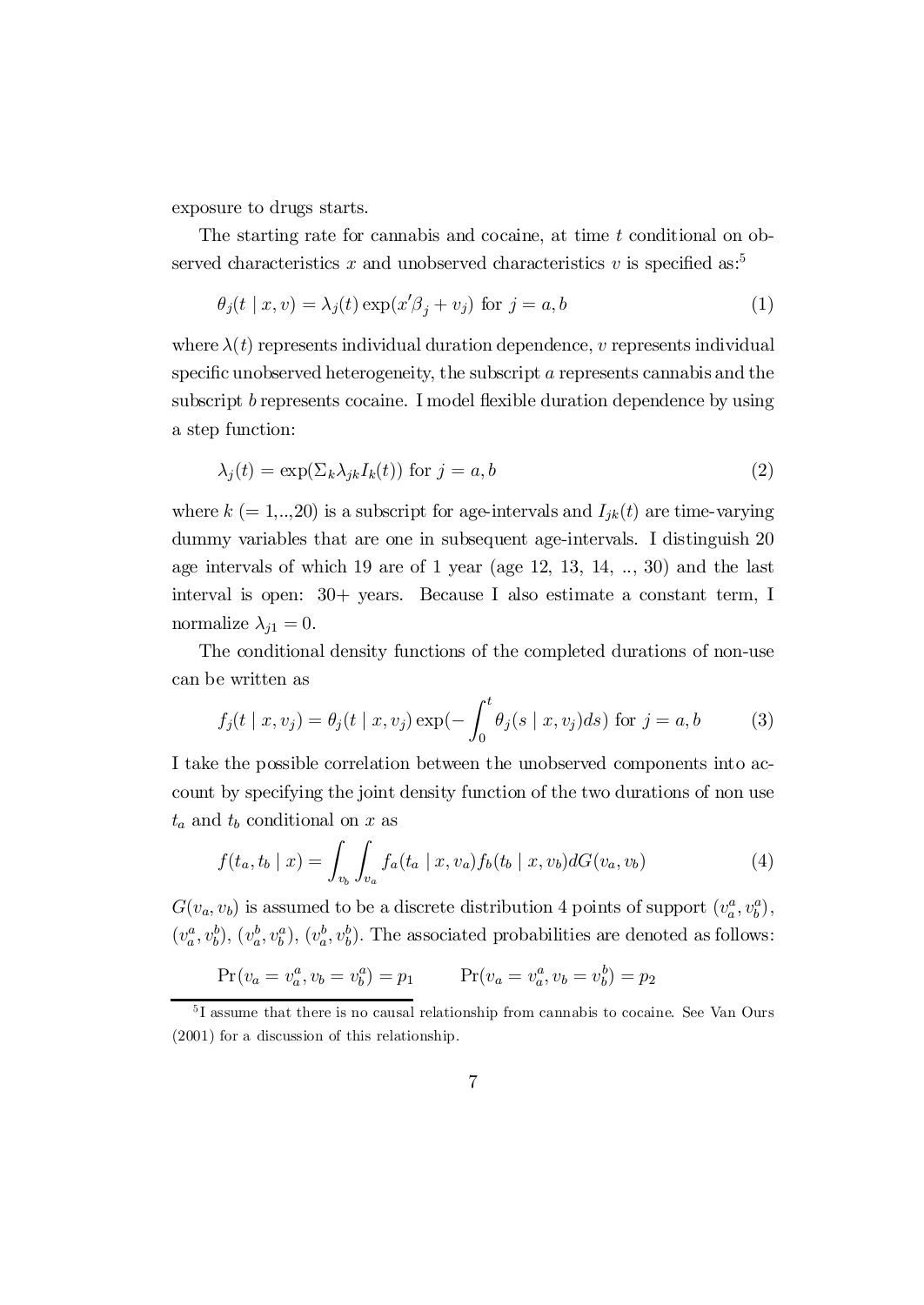$$
Pr(v_a = v_a^b, v_b = v_b^a) = p_3 \qquad Pr(v_a = v_a^b, v_b = v_b^b) = p_4 \tag{5}
$$

where  $p_n$   $(n = 1, \ldots, 4)$  is assumed to have a multinomial logit specification:

$$
p_n = \frac{\exp(\alpha_n)}{\sum_n \exp(\alpha_n)}\tag{6}
$$

and I normalize  $a_4 = 0$ .

The parameters are estimated using maximum likelihood. In the estimates observations of individuals that did not start to consume cannabis or cocaine are considered to be right censored durations. The parameter estimates are presented in Table 3. The variable "birth year" has a positive effect on each of the starting rates for both males and females. This is a cohort effect. Later generations are more likely to start using cannabis and cocaine. Education has a negative effect on the starting rate for cocaine but only for females. The parameter estimates also indicate clear evidence of unobserved heterogeneity. For both females and males I could only identify three groups, which for unknown reasons behave differently. For females there is conditional on age and observed characteristics a group of 8.7% that has both a high starting rate for cannabis and a high starting rate for cocaine. There is also a group of 65.3% that has very small starting rates for both cannabis and cocaine. The remaining group has a high starting rate for cannabis and a low starting rate for cocaine (26.0%). For males there is conditional on age and observed characteristics a group of 13.7% that has both a high starting rate for cannabis and a high starting rate for cocaine. There is also a group of 61.2% that has very small starting rates for both cannabis and cocaine. The remaining group has a high starting rate for cannabis and a low starting rate for cocaine  $(25.1\%)$ .

### 4 Preliminary analysis

Figures 4 and 5 show the relationship between age and lifetime prevalence of cannabis and cocaine by age group. Figure 4 shows that for every age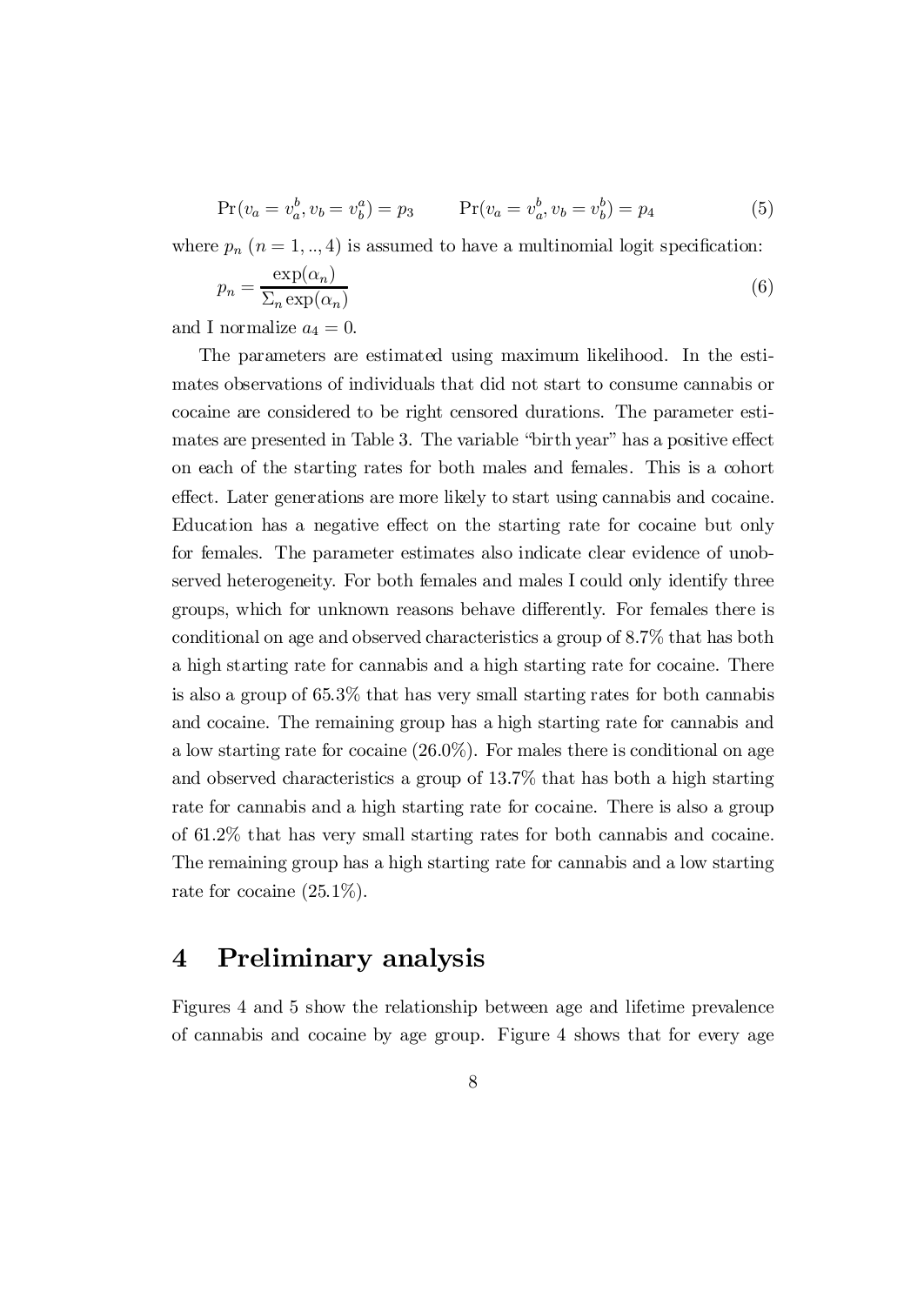group lifetime prevalence of cannabis is higher for males than it is for females. Lifetime prevalence goes up with age initially and then declines. The upward effect is an age effect, the decline is related to a cohort effect: younger cohorts are more likely to use cannabis than older cohorts are. Figure 5 shows by and large the same pattern for cocaine. Before age 20 not many individuals use cocaine. The peak in the lifetime prevalence for cocaine is in the age category 31-35 for females and 36-40 for males. A large part of the individuals older than 45 have not used cocaine very frequently.

#### 4.1 Drug use and employment

To investigate the information contained in the data about drug use and employment I did a preliminary analysis in which two time periods are distinguished. The first period is the past up to  $1$  year before the survey. The second period is the last year before the survey, which  $I$  define as the current period. The analysis is similar to the one presented in MacDonald and Pudney (2000a) and is done separately for females and males and for cannabis and cocaine. 6

The variable  $y_{j,1}^*$  represents the propensity to use drug  $j$   $(j = a, b)$  in period 1 and drives the observed indicator of actual drug use  $y_{j,1}$  through the probit mechanism:

$$
y_{j,1}^* = x'\beta_{j,1} + \varepsilon_{j,1} \tag{7}
$$

$$
y_{j,1} = \psi(y_{j,1}^*) > 0
$$
\n<sup>(8)</sup>

 $6$ MacDonald and Pudney (2000b) distinguishes three periods, up to one year before the survey, from one year up to a month before the survey, a month before the survey. In both papers by MacDonald and Pudney a trichotomous indicator is used: no use, soft drugs only, hard drugs (with or without) soft drugs. Table A2 in the appendix gives numbers of observations present in the current dataset according to this set-up.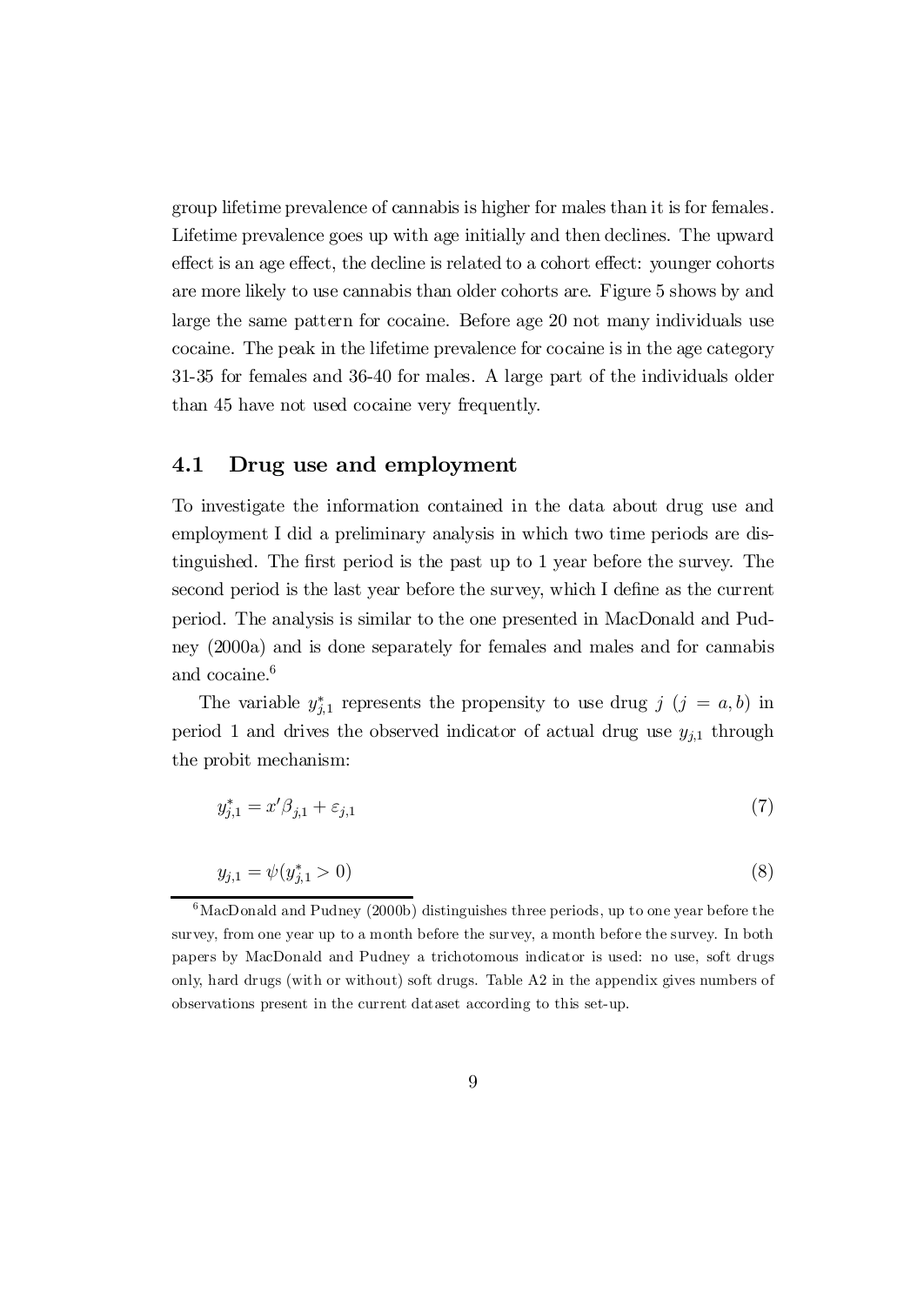where  $\psi(.)$  is an indicator function, with a value 1 if the argument is true and a value 0 otherwise.

In the second period drug use is determined jointly with employment at the time of the survey, which involves a bivariate probit model that is based on a system of two latent variables:

$$
y_{j,2}^* = x'\beta_{j,2} + \delta_c y_{j,1} + \varepsilon_{j,2}
$$
\n(9)

$$
e^* = x'\gamma_e + \delta_e y_{j,1} + \nu_e \tag{10}
$$

where  $e^*$  represents the latent employment variable and  $\varepsilon_{j,2}$  and  $\nu_e$  are errors with bivariate normal distributions (for  $j = a, b$ ) with zero means, unit variances and correlation  $\rho$ , conditional on  $\{x, y_{j,1}\}$ . The coefficients  $\delta_c$  and  $\delta_e$  capture the effect of drug use in the previous period. So, in this set-up I investigate the effect of past cannabis use on current cannabis use and employment separately from the effect of past cocaine use on current cocaine use and employment.

Table 4 shows the parameter estimates, which I discuss column-wise. Past use of cannabis for females declines with age, which is a cohort effect (see also Figure 4). Higher educated females are more likely to have used cannabis in the past. Current use of cannabis by females is only affected by age, which is now a true age effect and by past cannabis use. Past users of cannabis are more likely to be current users. Although this might indicate persistence in use (addiction) one has to keep in mind that the past period is very long compared to the current period of one year. Because of the time pattern in the starting rates for cocaine the transition from non-use to use is far less likely than the transition from use to non-use. The current employment position of females is affected only by their education. Higher educated females are much more likely to have a job than low educated females. Past use of cannabis has no effect on current employment. The coefficient of correlation between current use of cannabis and employment is significantly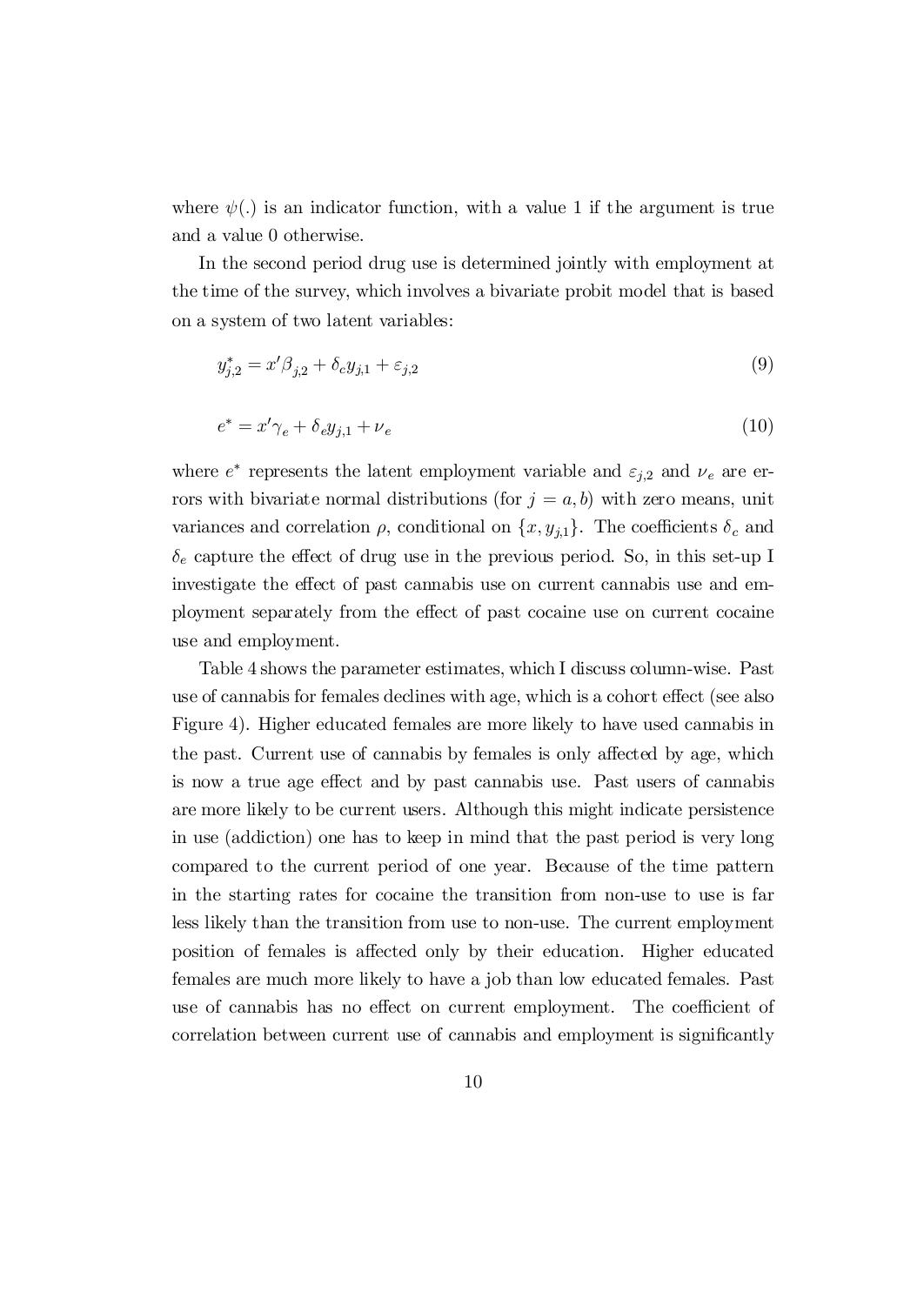negative. Whether this indicates that female cannabis users are less likely to have a job or jobless females are more likely to use cannabis is not clear.

Past use and current use of cocaine by females are not influenced by personal characteristics. It's only past use of cocaine that has an effect on current use. Past use of cocaine also has a negative influence on the employment position of females but the relevant coefficient does not differ significantly from zero. Also, the coefficient of correlation between current use of cocaine and current employment is insignificant. So, female cocaine users are as likely to have a job as non-users are.

By and large the parameter estimates for males are similar to those for females. Past cannabis use drops with age and is higher for higher educated males. Current cannabis use also falls with age, and is lower for higher educated males. Also for males past cannabis use has a large effect on current cannabis use. The probability of having a job increases with age and is higher for higher educated males. Different from females for males there is a negative effect of past cannabis use on the probability of having a job. Also for males the coefficient of correlation between current use of cannabis and employment is significantly negative. Past cocaine use and current cocaine use is not influenced by personal characteristics of males. Also for males past cocaine use has a negative effect on the probability of having a job.

#### 4.2 Drugs, employment and wages

To investigate the effect of cannabis and cocaine use I continue bringing in wages into the analysis. For this I specify an employment equation

$$
e^* = x'\gamma_e + \delta_{a,e}y_{a,1} + \delta_{b,e}y_{b,1} + \nu_e
$$
\n(11)

where now both the effect of past cannabis use and the effect of past cocaine use are in the employment equation and a wage equation

$$
\ln w = z' \gamma_w + \delta_{a,w} y_{a,1} + \delta_{b,w} y_{b,1} + \nu_w \tag{12}
$$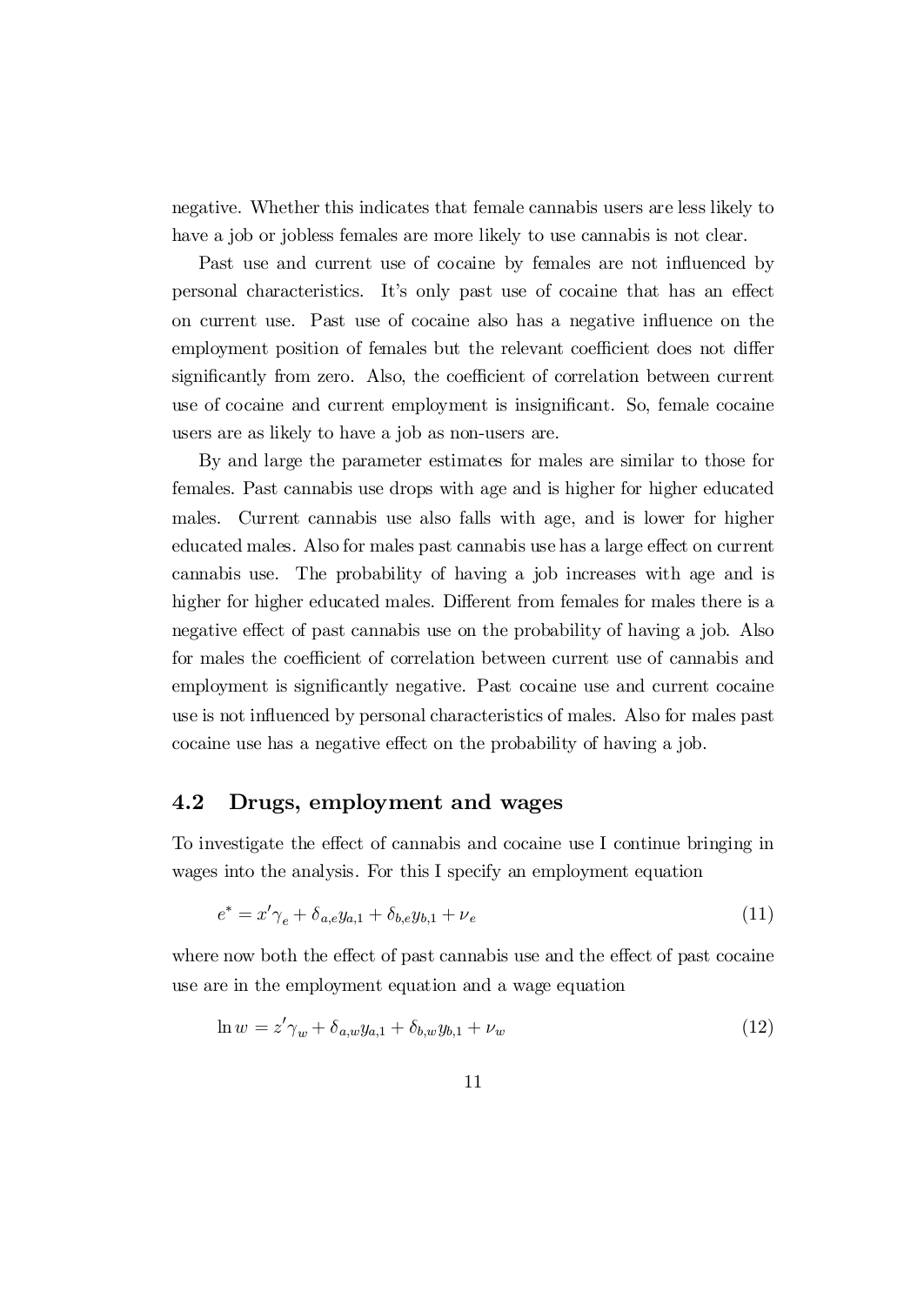where  $w$  refers to the wage, again with both past cannabis use and past cocaine use in the wage equation. The correlation between the errors  $\nu_e$  and  $\nu_w$  takes into account that w is observed only if  $e = 1$ . As additional variables in the employment equation I introduce whether or not an individual is single and whether or not he or she has children. In the wage equation I have a dummy variable for a parttime job. Table 5 shows the parameter estimates.

Single females and males and females with children are less likely to have a job while males with children are more likely to have a job. Past cocaine use has a negative effect on the probability of having a job. Past cannabis use for males has a negative effect on the probability of having a job, but for females past cannabis use has a positive effect. The other parameters of the employment equation are very similar to the ones presented in Table 4.

Table 5 also shows that wages increase with age and are higher for higher educated workers. As expected parttime jobs earn less. Neither past cannabis use nor past cocaine use has an effect on the wages.

### 5 Drugs, employment and wages reconsidered

The most important conclusion from Table 5 is that past drug use - except cannabis in the case of females - seems to have a negative effect on the probability to have a job. However, even although because of the timing of events there is no simultaneous relationship between current employment status and past drug use we cannot conclude from Table 5 that there is a causal relation from past drug use to current employment status. It could be that the negative effect is driven by unobserved characteristics of individuals that make them more likely to use drugs and less likely to have a job. To investigate this possibility I combined the bivariate starting rate model for cannabis and cocaine of Section 3, from which it was clear that there is unobserved heterogeneity with the model of Section 4.2 where I introduce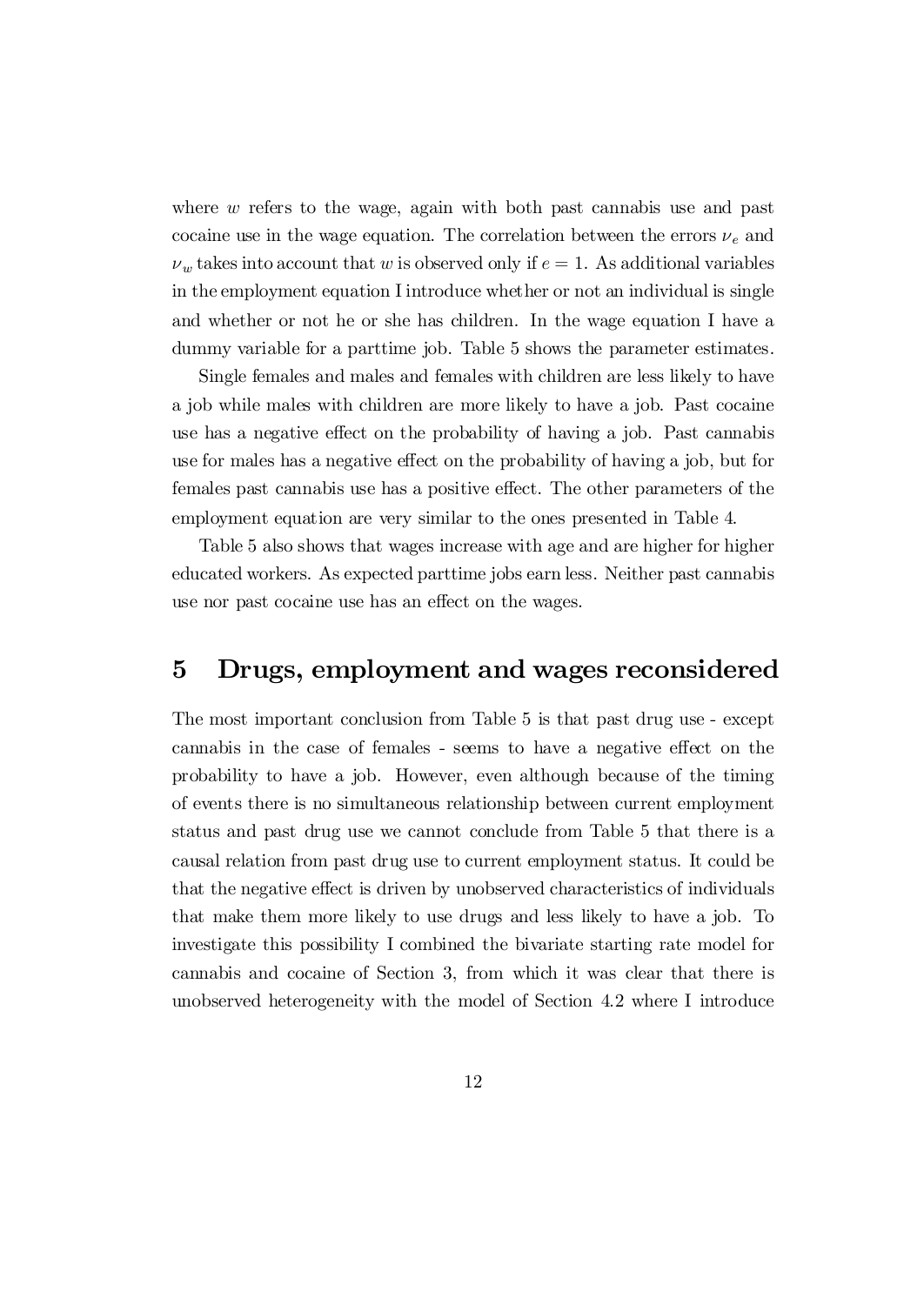two mass points  $(\gamma_{0,e}^*$  and  $\gamma_{0,w}^*)$  in both equations:

$$
e^* = \gamma_{0,e}^* + x'\gamma_e + \delta_{a,e}y_{a,1} + \delta_{b,e}y_{b,1} + \nu_e
$$
\n(13)

$$
\ln w = \gamma_{0,w}^* + z'\gamma_w + \delta_{a,w}y_{a,1} + \delta_{b,w}y_{b,1} + \nu_w \tag{14}
$$

The estimation results are shown in Table 6. It appears that most of the coefficients are hardly affected by combining the two models. From a Likelihood Ratio (LR) test for females it appears the introduction of additional mass points in the employment and wage equations does not improve the estimation results. <sup>7</sup> Again for females there does not seem to be a negative effect of past cannabis use or past cocaine use on employment or wages. On the contrary, past cannabis use has a positive effect on the probability of having a job. Nevertheless from a LR-test it appears that it is not possible reject that the parameters of past cannabis use and past cocaine use are jointly insignificant.

For males the introduction of additional mass points in the employment and wage equations improves the overall estimation results. Now, neither past cannabis use nor past cocaine use has an effect on employment or wages. The effects are neither individually nor jointly significant. Therefore, the observed negative effect of cocaine use on employment status in earlier estimates seems to be related to unobserved heterogeneity rather than to a causal relationship. So, the introduction of unobserved heterogeneity does not affect the parameter estimates for females very much but has a significant effect on the parameter estimates for males. If unobserved heterogeneity is accounted for, the negative effect of past cocaine use on the probability of having a job diminishes and is no longer significantly different from zero.

 ${}^{7}$ As shown the LR-test statistic has a value of 2.4, whereas the critical value for two degrees of freedom is 6.0.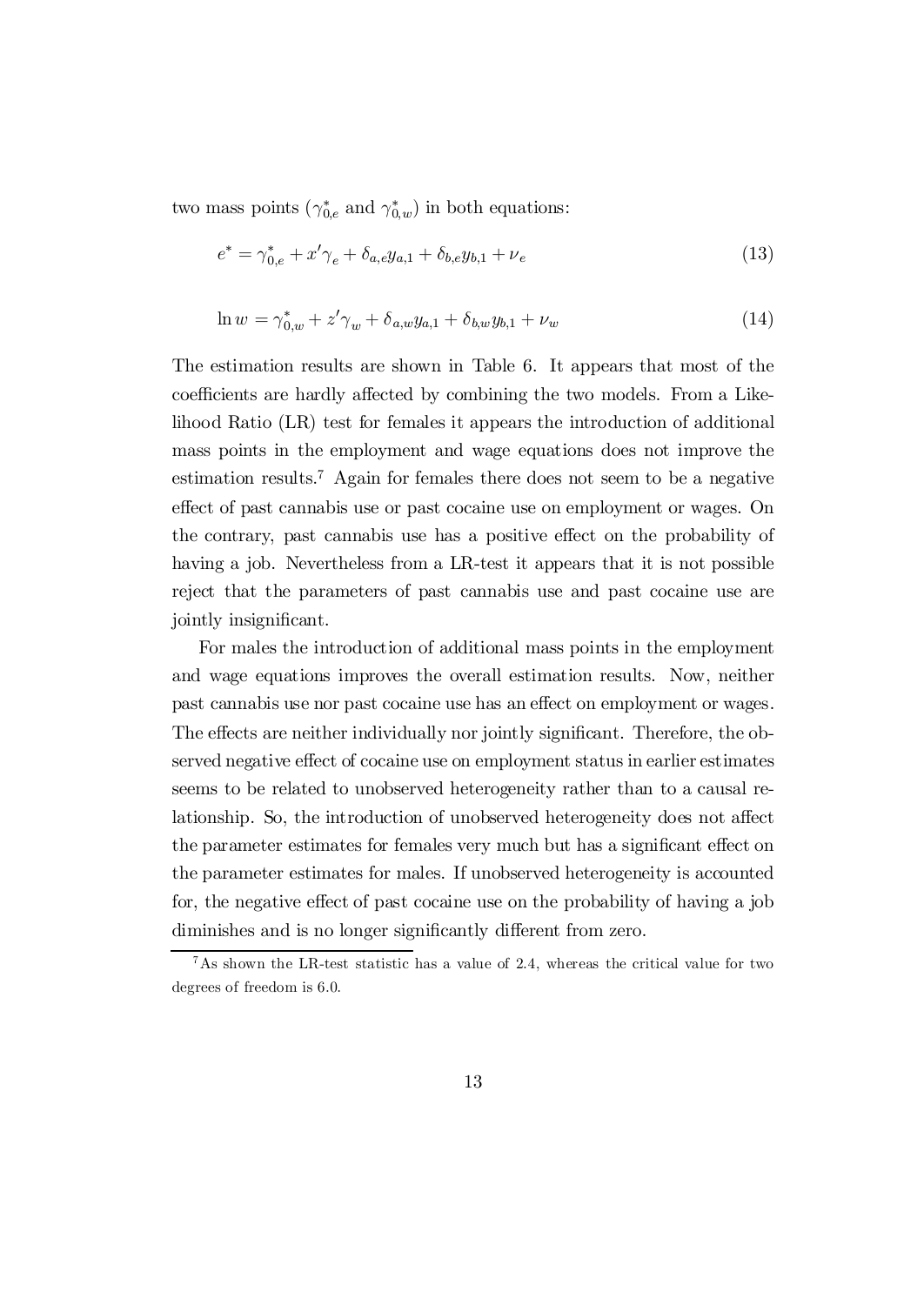# 6 Conclusions

This paper deals with the possible detrimental effects of the use of cannabis and cocaine on employment and wages. The analysis shows that conditional on having a job the use of neither cannabis nor cocaine affects wages. The use of these drugs is correlated with lower employment rates. However, the fact that individuals that use these drugs are less likely to be employed has to do mostly with (unobserved) personal characteristics and not with a causal relationship. After correcting for unobserved personal characteristics there does not seem to be an effect of drug use on labor market position.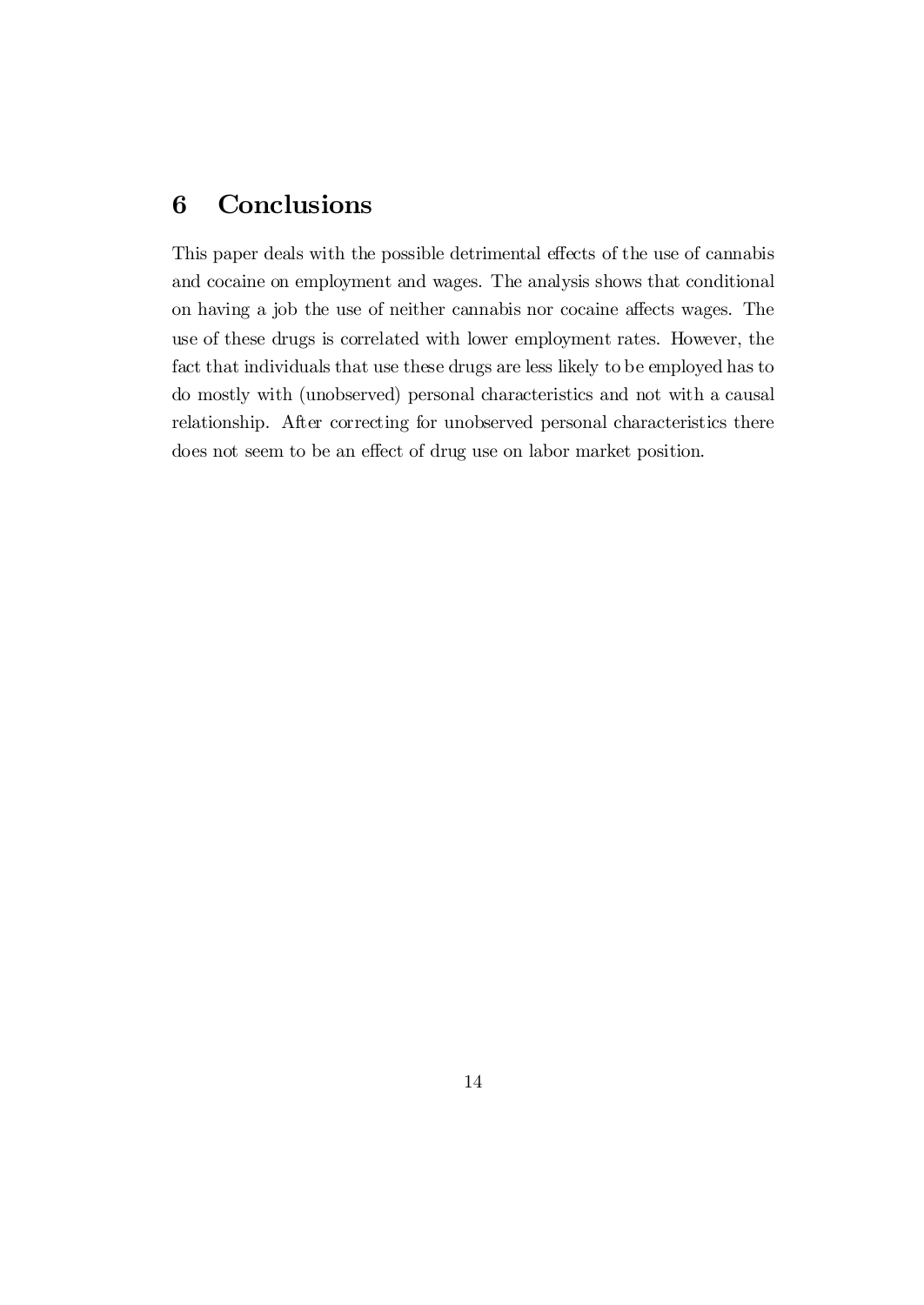## References

- [1] Abraham, M.D., P.D.A. Cohen, R-J van Til and M.P.S. Langemeijer (1998) Licit and illicit drug use in Amsterdam III: Developments in drug use 1987-1997, Amsterdam, CEDRO, University of Amsterdam.
- [2] Boekhout van Solinge, T. (1999) Dutch drug policy in a European context, Journal of Drug Issues, 29, 511-528.
- [3] Gill A. and R. Michaels (1992) Does drug use lower wages? Industrial and Labor Relations Review, 45, 419-434.
- $[4]$  Kaestner, R. (1991) The effects of illicit drug use on the wages of young adults, Journal of Labor Economics, 9, 381-412.
- $[5]$  Kaestner, R. (1994a) The effect of illicit drug use on the labor supply of young adults, Journal of Human Resources, 29, 126-155.
- [6] Kaestner, R. (1994b) New estimates of the effects of marijuana and cocaine use on wages, Industrial and Labor Relations Review, 47, 454- 470.
- [7] MacDonald, Z. and S. Pudney (2000a) Illicit drug use, unemployment, and occupational attainment, Journal of Health Economics, 19, 1089- 1115.
- [8] MacDonald, Z. and S. Pudney (2000b) Analyzing drug abuse with British Crime Survey data: modelling and questionnaire design issues, Journal of the Royal Statistical Society, Series C (Applied Statistics), 49, 95-117.
- [9] Register C. and D. Williams (1992) Labor market effects of marijuana and cocaine use among young men, Industrial and Labor Relations Review, 45, 435-448.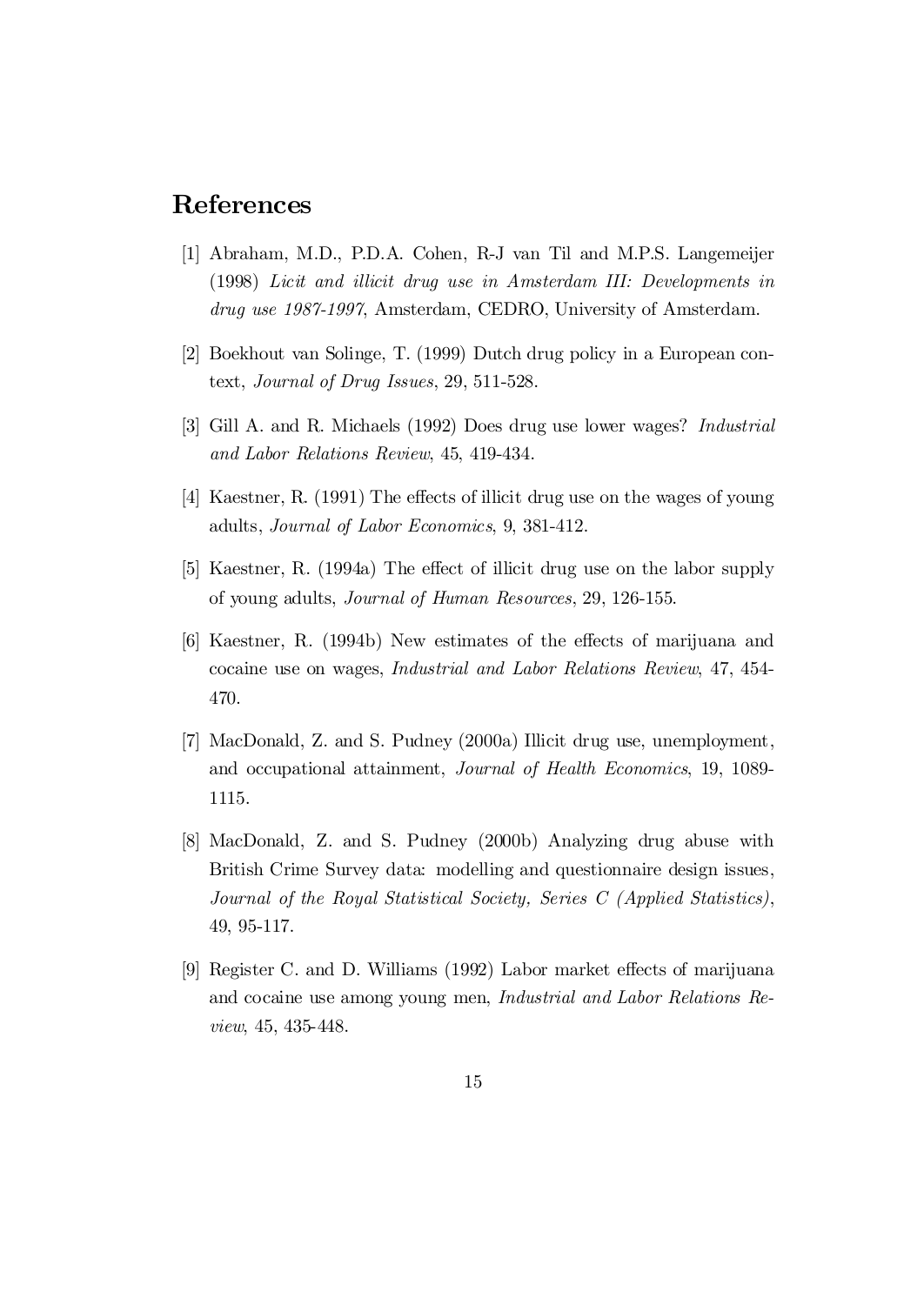- [10] Van den Berg, G.J. (2000) Duration Models: Specification, Identification, and Multiple Durations, in: Heckman, J.J., and E. Leamer (eds.), Handbook of Econometrics, Volume V, North-Holland.
- [11] Van Ours, J.C. (2001) Is cannabis a stepping-stone for cocaine?, Discussion paper CentER, no 2001-98, Tilburg University.
- [12] Van Ours, J.C. (2002) A pint a day raises a man's pay but smoking takes that gain away, Discussion paper CentER, no 2002-20, Tilburg University.
- [13] Zarkin, G., French, M., Mroz, T. and J. Bray (1998) The relationship between drug use and labor supply for young men, Labor Economics, 5, 385-409.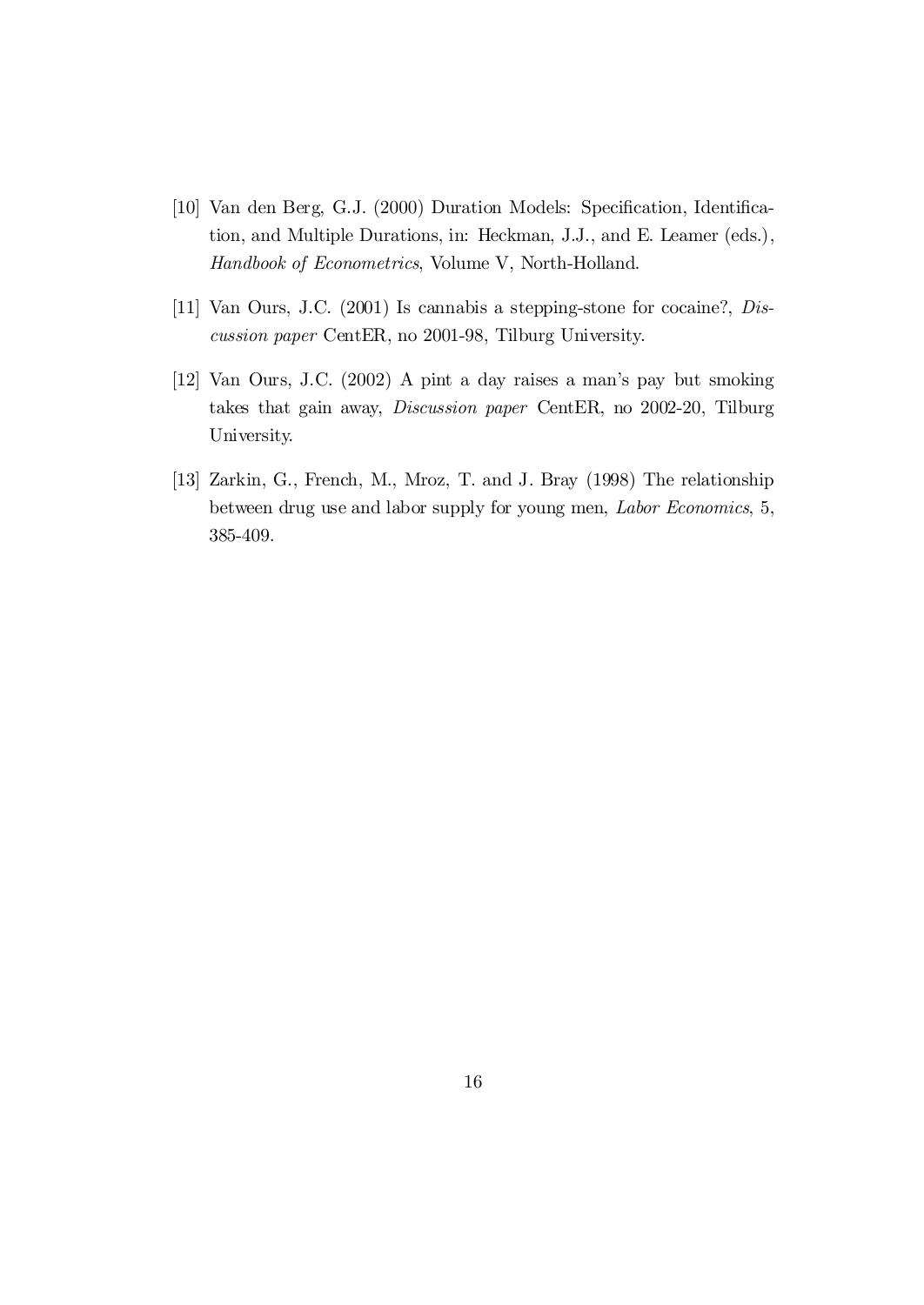## 7 Appendix: Information about the dataset

The gross sample consists of 6171 observations. I reduced this sample by using a number of criteria. Because the focus of the current paper is on employment and wages I only consider individuals who were between age 25 and age 50 at the time of the survey. The individuals in this age category have finished their education and have made the choice about whether or not to participate in the labor market. Because some studies find individuals from ethnic minority groups to underreport drug consumption I focus on individuals born in the Netherlands with a Dutch nationality. I did the analyses separately for males and females. After removing observations with incomplete information the net samples contain 1465 females and 1467 males. In the analysis the following explanatory variables are used:

- Age: Age of individuals at the time of the survey.
- Primary education: Dummy variable with a value of 1 if the individual attended extended primary education after having attended basic education, and a value of 0 otherwise.
- Secondary education: Dummy variable with a value of 1 if the individual attended secondary general or vocational education, and a value of 0 otherwise. Secondary education refers to intermediate vocational or secondary general education.
- Higher education: Dummy variable with a value of 1 if the individual attended higher vocational or academic education, and a value of 0 otherwise. Since there are three dummy variables for education the overall reference group consists of individuals with only basic education.
- Single: Dummy variable with a value of 1 if the individual is living alone and a value of 0 if the individual is part of a multi-person household.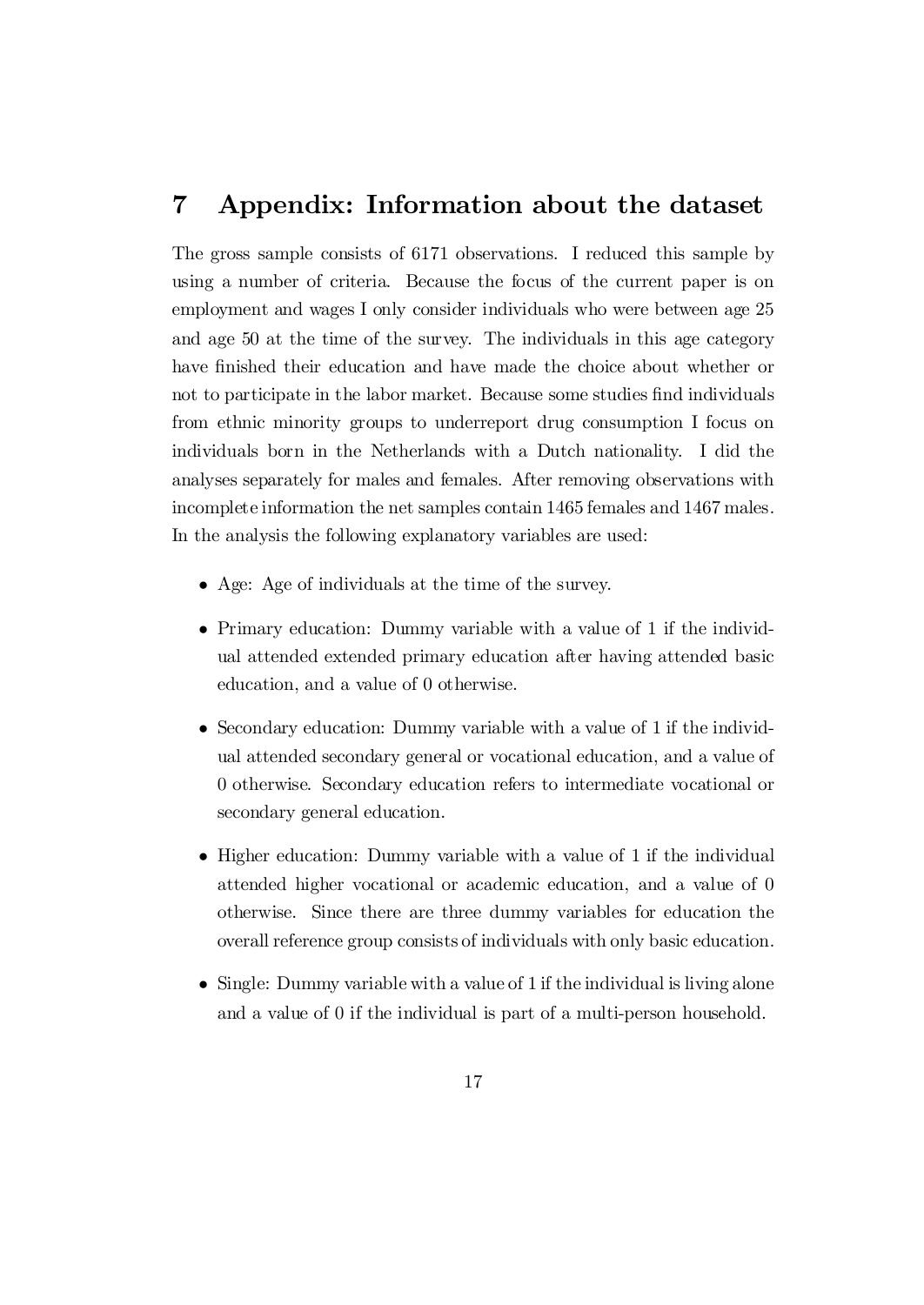- Children: Dummy variable with a value of 1 if the individual has children and a value of 0 otherwise.
- Employed: Dummy variable with a value of 1 if the individual is employed and a value of 0 otherwise.
- Wage: Variable with values 1-9 representing income classes, defined as own income in guilders per month.  $1 = 500$ ,  $2 = 500-999$ ,  $3 = 1000-$ 1499,  $4 = 1500-1999$ ,  $5 = 2000-2499$ ,  $6 = 2500-2999$ ,  $7 = 3000-3999$ , 8  $= 4000-4999, 9 = \geq 5000.$
- Part-time: Dummy variable with a value of 1 if the individual has a part-time job and a value of 0 otherwise.
- Year 1994: dummy variable with a value of 1 if the individual was questioned in 1994 and a value of 0 otherwise.
- Birth year: year of birth.
- Life time prevalence cannabis
- Life time prevalence cocaine

Table A1 presents some characteristics of the dataset used in the analysis.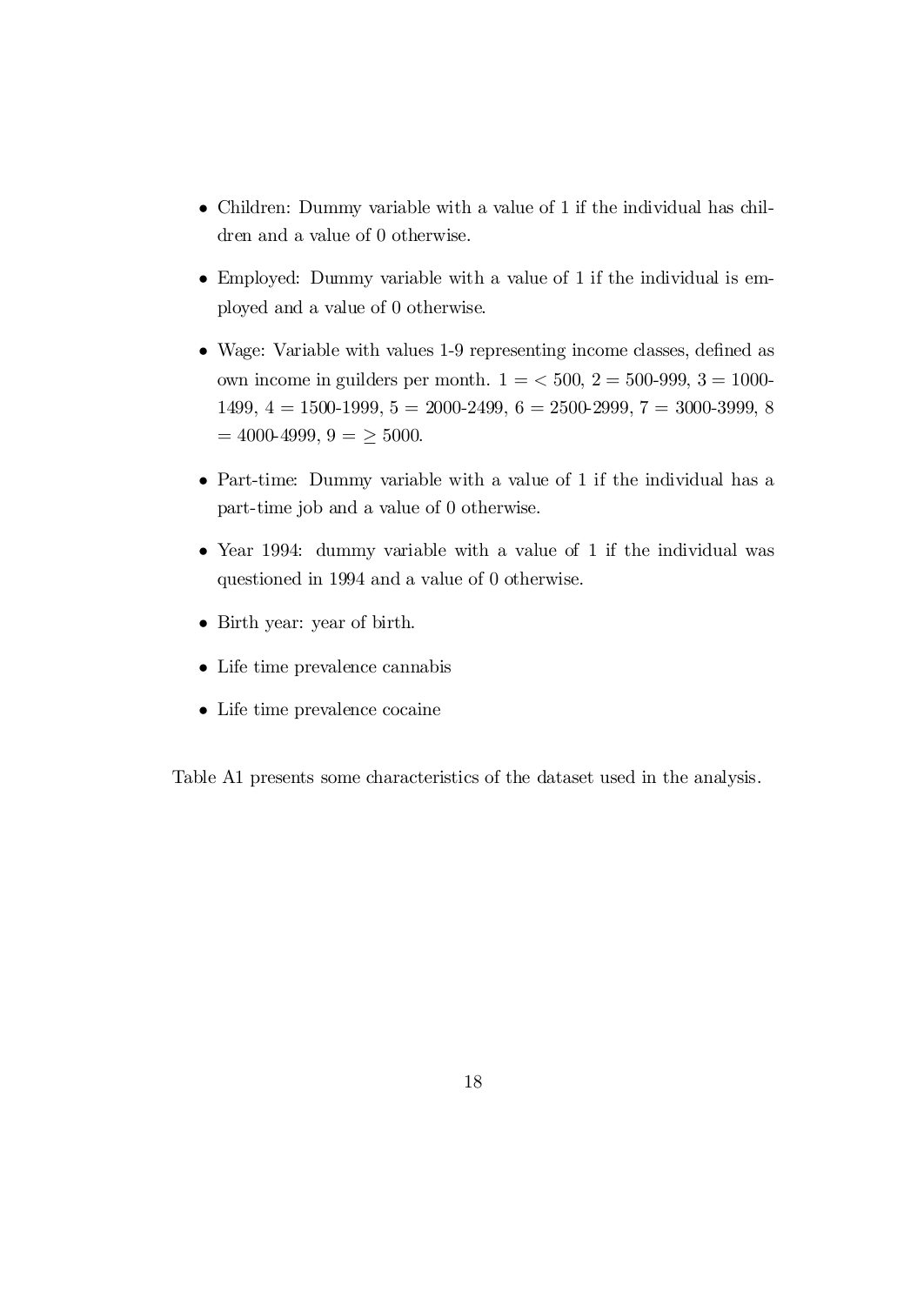|                         | Mean    |       | Minimum  | Maximum     |
|-------------------------|---------|-------|----------|-------------|
|                         | Females | Males |          |             |
| Age                     | 36.5    | 35.9  | 26       | 50          |
| Primary education       | 0.28    | 0.23  | $\theta$ | 1           |
| Secondary education     | 0.22    | 0.26  | $\theta$ | $\mathbf 1$ |
| Higher education        | 0.44    | 0.46  | $\Omega$ | 1           |
| Single                  | 0.44    | 0.38  | $\theta$ | $\mathbf 1$ |
| Children                | 0.41    | 0.30  | $\theta$ | 1           |
| Participation           | 0.69    | 0.88  | $\theta$ | 1           |
| Employed                | 0.62    | 0.81  | $\theta$ | 1           |
| Wage                    | 4.10    | 5.30  | 1        | 9           |
| Part-time               | 0.28    | 0.10  | $\theta$ | 1           |
| Cannabis lifetime prev  | 0.42    | 0.51  | $\theta$ | 1           |
| Cannabis last year prev | 0.09    | 0.20  | $\theta$ | 1           |
| Cocaine lifetime prev   | 0.10    | 0.15  | $\theta$ | 1           |
| Cannabis last year prev | 0.02    | 0.03  | $\theta$ | 1           |
| Survey 1994             | 0.52    | 0.52  | $\theta$ | 1           |
|                         |         |       |          |             |
| N                       | 1465    | 1467  |          |             |

Table A1 General characteristics of the dataset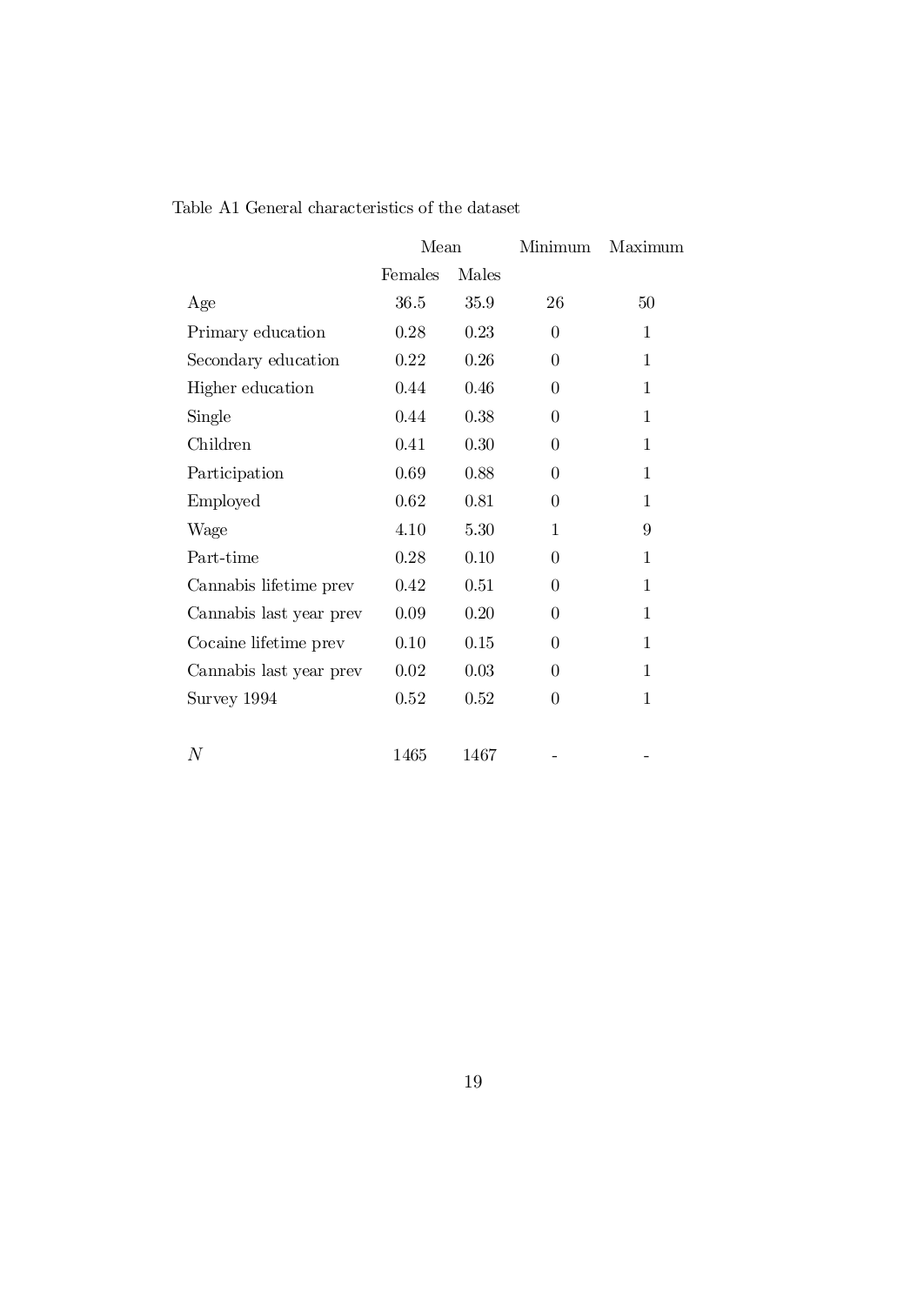| a. employed and non-employed by use of cannabis and cocaine |              |              |                   |          |                |          |  |
|-------------------------------------------------------------|--------------|--------------|-------------------|----------|----------------|----------|--|
| Employed Drug use $\text{in}^{a}$                           |              |              | Males             |          | Females        |          |  |
|                                                             | Period 1     |              | Period 2 Cannabis | Cocaine  | Cannabis       | Cocaine  |  |
| $\mathbf{n}$                                                | $\mathbf{n}$ | $\mathbf{n}$ | 109               | 207      | 397            | 542      |  |
| $\mathbf{n}$                                                | $\mathbf{n}$ | yes          | 1                 | $\theta$ | 1              | $\theta$ |  |
| $\mathbf{n}$                                                | yes          | $\mathbf{n}$ | 76                | 58       | 143            | 44       |  |
| $\mathbf{n}$                                                | yes          | yes          | 95                | 16       | 61             | 16       |  |
| yes                                                         | $\mathbf{n}$ | $\mathbf{n}$ | 659               | 1094     | 517            | 858      |  |
| yes                                                         | $\mathbf{n}$ | yes          | 6                 | 1        | $\overline{2}$ | 3        |  |
| yes                                                         | yes          | $\mathbf{n}$ | 386               | 126      | 351            | 75       |  |
| yes                                                         | yes          | yes          | 195               | 25       | 77             | 11       |  |
|                                                             |              |              | 1527              |          | 1549           |          |  |

#### Table A2 Cannabis, cocaine and employment; number of observations

b. Combinations of use of cannabis and cocaine<sup>b)</sup> Drug use  $\text{in}^{a}$ <sup>a</sup>) Males Females

| Period 1 | Period 2 |      |      |
|----------|----------|------|------|
| none     | none     | 760  | 908  |
| none     | cannabis | 7    | 3    |
| none     | cocaine  | 0    | 0    |
| cannabis | none     | 381  | 414  |
| cannabis | cannabis | 153  | 75   |
| cannabis | cocaine  | 1    | 3    |
| cocaine  | none     | 80   | 77   |
| cocaine  | cannabis | 104  | 42   |
| cocaine  | cocaine  | 41   | 27   |
|          |          | 1527 | 1549 |
|          |          |      |      |

<sup>a)</sup> Period 1 = up to 1 year, period 2 = 1 year before the survey date

 $b)$  When cocaine is indicated this may or may not be joint with cannabis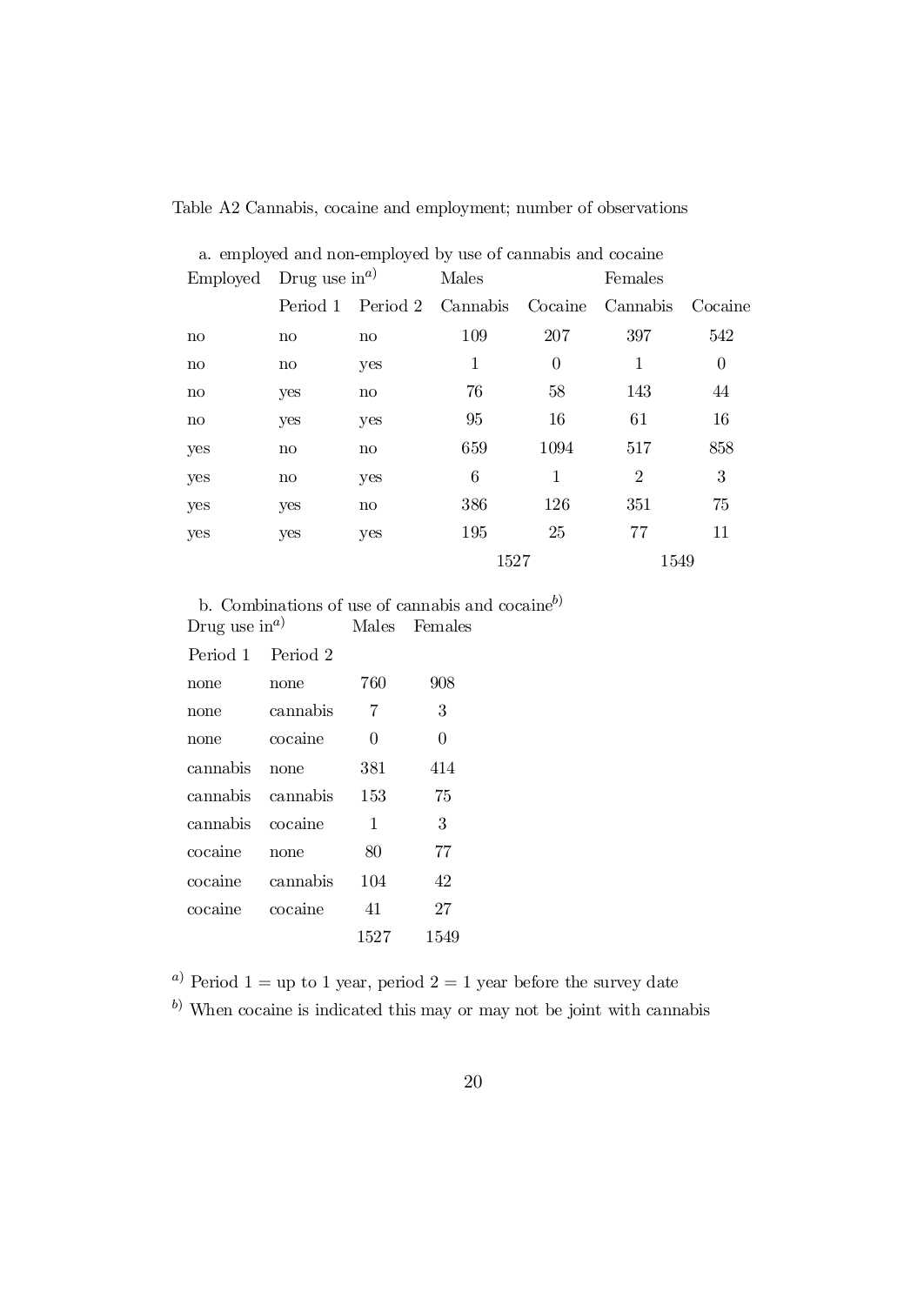Table 1 Lifetime and last year prevalence of cannabis and cocaine for different groups in the labor market<sup>*a*)</sup>

|                     | Females |      |      | Males |           |      |      |       |
|---------------------|---------|------|------|-------|-----------|------|------|-------|
|                     | NP      | U    | Е    | Total | <b>NP</b> | U    | Е    | Total |
| Cannabis prevalence |         |      |      |       |           |      |      |       |
| Lifetime            | 0.29    | 0.50 | 0.45 | 0.40  | 0.54      | 0.73 | 0.47 | 0.50  |
| Last year           | 0.08    | 0.21 | 0.08 | 0.09  | 0.31      | 0.39 | 0.16 | 0.19  |
| Cocaine prevalence  |         |      |      |       |           |      |      |       |
| Lifetime            | 0.09    | 0.16 | 0.09 | 0.09  | 0.24      | 0.30 | 0.12 | 0.15  |
| Last year           | 0.02    | 0.03 | 0.02 | 0.02  | 0.05      | 0.06 | 0.02 | 0.03  |
|                     |         |      |      |       |           |      |      |       |
| Ν                   | 529     | 102  | 961  | 1592  | 181       | 108  | 1266 | 1555  |
|                     |         |      |      |       |           |      |      |       |

<sup>a)</sup> NP = non-participation, U = unemployment, E = employment.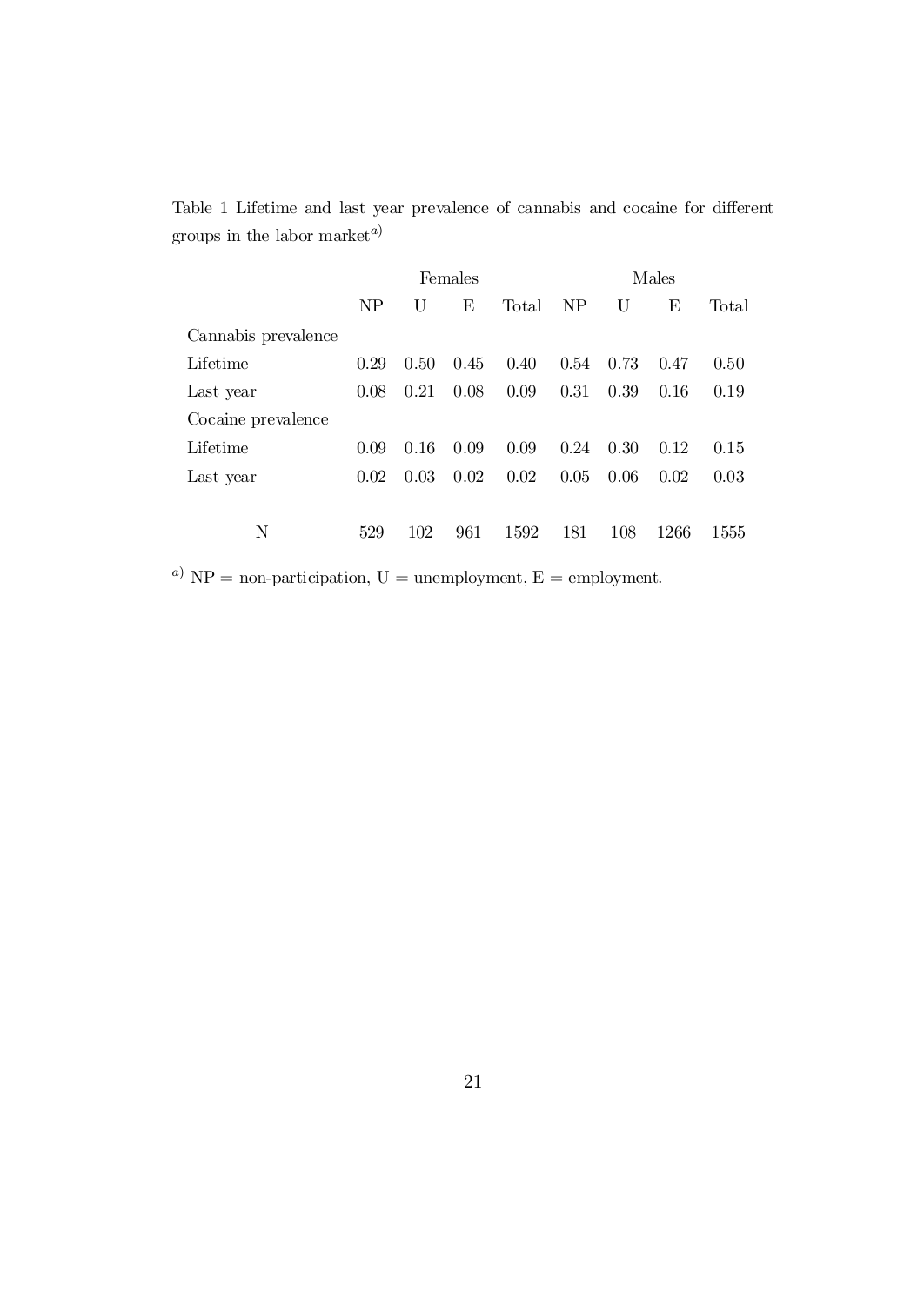Table 2 Participation rates, unemployment rates and wages by lifetime and last year prevalence of cannabis and cocaine<sup>a)</sup>

|               |          | Cannabis |                |           |          |      | Cocaine  |           | Total |
|---------------|----------|----------|----------------|-----------|----------|------|----------|-----------|-------|
| Prevalence    |          | Lifetime |                | Last year | Lifetime |      |          | Last year |       |
|               | $\theta$ | 1        | $\overline{0}$ | 1         | $\Omega$ | 1    | $\Omega$ | 1         |       |
| Males         |          |          |                |           |          |      |          |           |       |
| Participation | 89.2     | 87.3     | 89.8           | 81.4      | 89.6     | 80.8 | 88.6     | 78.6      | 88.2  |
| Unemployment  | 4.1      | 11.9     | 5.8            | 17.1      | 6.5      | 17.3 | 7.6      | 21.2      | 7.9   |
| Wage          | 5.9      | 6.0      | 6.0            | 5.8       | 6.0      | 6.0  | 6.0      | 5.6       | 6.0   |
| Females       |          |          |                |           |          |      |          |           |       |
| Participation | 60.6     | 75.8     | 66.3           | 70.9      | 66.5     | 70.6 | 67.0     | 59.4      | 66.7  |
| Unemployment  | 8.8      | 10.7     | 8.4            | 21.0      | 9.1      | 14.8 | 9.6      | 15.8      | 9.7   |
| Wage          | 5.6      | 5.7      | 5.6            | 5.4       | 5.6      | 5.5  | 5.6      | 5.7       | 5.6   |

 $^{\,a)}$  Participation as a  $\%$  of the relevant population, Unemployment as a  $\%$  of the labor force, Wage as an average of a scale from 1 to 9.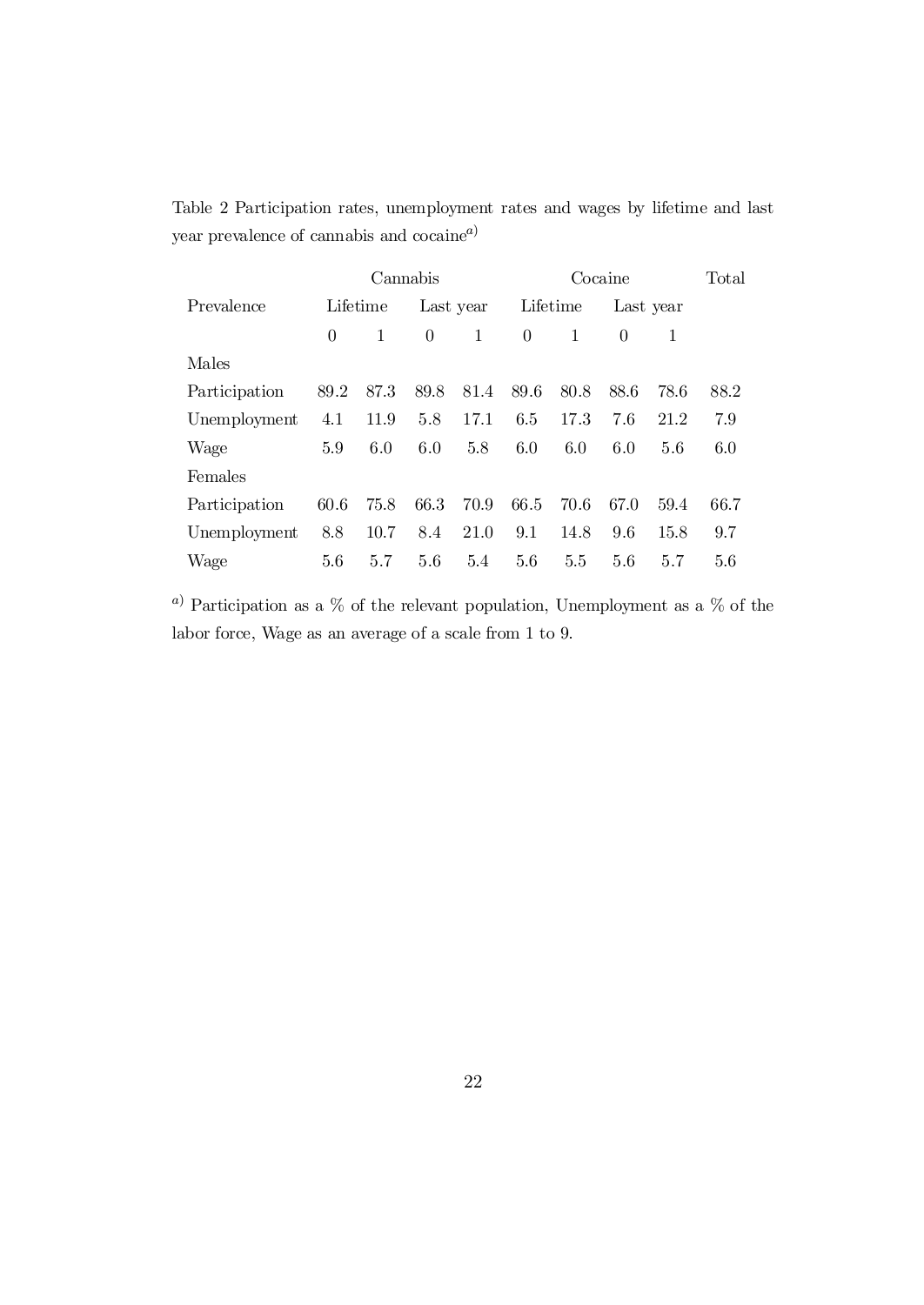| Table 3 Parameter estimates starting rates cannabis and cocaine <sup>a)</sup> |  |  |  |
|-------------------------------------------------------------------------------|--|--|--|
|                                                                               |  |  |  |

|                                          |              | Females                                                 | Males                    |              |  |
|------------------------------------------|--------------|---------------------------------------------------------|--------------------------|--------------|--|
|                                          | Cannabis     | Cocaine                                                 | Cannabis                 | Cocaine      |  |
|                                          |              |                                                         |                          |              |  |
| Primary education                        | $-0.81(2.3)$ | $-1.70(2.7)$                                            | $-0.26(0.9)$             | 0.12(0.2)    |  |
| Secondary education                      | $-0.11(0.3)$ | $-1.36(2.2)$                                            | $-0.09(0.3)$             | $-0.03(0.1)$ |  |
| Higher education                         | 0.17(0.5)    | $-1.61(2.7)$                                            | $-0.30(1.1)$             | $-0.36(0.8)$ |  |
| Birthyear                                |              | $1.17(10.4)$ $2.32(9.1)$                                | 1.07(11.7)               | 1.74(8.7)    |  |
| Year 1994                                | $-0.10(0.9)$ | $-0.01(0.0)$                                            | $-0.11(1.2)$             | $-0.58(3.1)$ |  |
| Mass points                              |              |                                                         |                          |              |  |
| $v_1$                                    |              | $-6.07(7.0)$ $-6.04(6.2)$                               | $-5.08(11.1) -6.23(9.2)$ |              |  |
| $v_2 - v_1$                              |              | $-3.78(19.5)$ $-6.88(19.8)$ $-4.48(22.0)$ $-5.72(20.6)$ |                          |              |  |
| Probabilities <sup><math>b)</math></sup> |              |                                                         |                          |              |  |
| $\alpha_1$                               |              | $-2.01(18.5)$                                           | $-1.50(16.9)$            |              |  |
| $\alpha_2$                               |              | $-\infty$                                               | $-\infty$                |              |  |
| $\alpha_3$                               | $-0.92(9.7)$ |                                                         | $-0.89(11.8)$            |              |  |
|                                          |              |                                                         |                          |              |  |
| -Loglikelihood                           |              | 3277.1                                                  | 3842.3                   |              |  |
| N                                        | 1465         |                                                         | 1467                     |              |  |

 $a)$  Note that for reasons of space the parameters representing duration dependence are not reported; t-values in parentheses.

b) The probabilities are  $(\%)$ 

|                           |  | $p_1$ $p_2$ $p_3$ $p_4$ |  |
|---------------------------|--|-------------------------|--|
| Females 8.7 0.0 26.0 65.3 |  |                         |  |
| Males 13.7 0.0 25.1 61.2  |  |                         |  |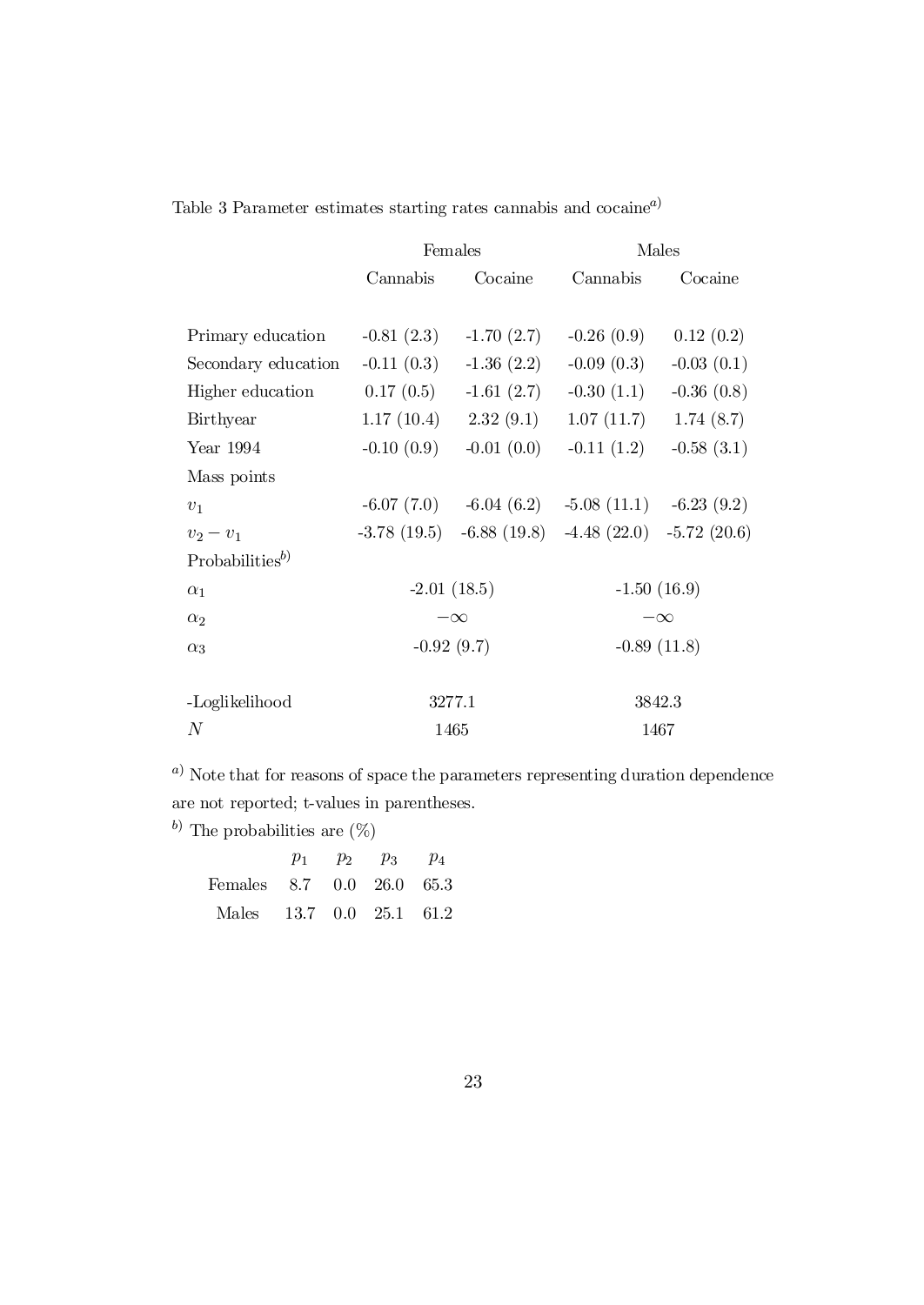Table 4 Parameter estimates probit and bivariate probit equations cannabis, cocaine and employment<sup>a)</sup>

|                     | Females      |              | Males        |                 |  |
|---------------------|--------------|--------------|--------------|-----------------|--|
|                     | Cannabis     | Cocaine      | Cannabis     | Cocaine         |  |
| Drug use period 1   |              |              |              |                 |  |
| Constant            | 0.05(0.2)    | $-1.03(3.0)$ | 0.10(0.4)    | $-0.80(2.4)$    |  |
| Age/10              | $-0.22(4.2)$ | $-0.12(1.6)$ | $-0.17(3.3)$ | $-0.08(1.2)$    |  |
| Primary education   | $-0.04(0.2)$ | $-0.20(0.8)$ | $-0.02(0.1)$ | $-0.13(0.6)$    |  |
| Secondary education | 0.46(2.6)    | 0.21(0.9)    | 0.47(2.7)    | 0.10(0.5)       |  |
| Higher education    | 0.84(4.9)    | 0.18(0.8)    | 0.68(4.0)    | 0.10(0.5)       |  |
| Year 1994           | 0.05(0.7)    | 0.11(1.2)    | 0.07(1.1)    | 0.01(0.1)       |  |
| Drug use period 2   |              |              |              |                 |  |
| Constant            | $-1.53(3.0)$ | $-1.60(1.7)$ | $-0.77(2.0)$ | $-1.63(1.7)$    |  |
| Age/10              | $-0.21(2.4)$ | $-0.29(0.3)$ | $-0.27(3.6)$ | $-0.32(1.7)$    |  |
| Primary education   | $-0.38(1.1)$ | $-0.29(0.5)$ | $-0.80(2.9)$ | $-0.46(0.9)$    |  |
| Secondary education | $-0.25(0.8)$ | $-0.03(0.1)$ | $-0.64(2.4)$ | $-0.48(1.0)$    |  |
| Higher education    | $-0.46(1.4)$ | $-0.39(0.7)$ | $-0.86(3.3)$ | $-0.57(1.2)$    |  |
| Year 1994           | $-0.15(1.3)$ | $-0.07(0.3)$ | 0.11(1.2)    | 0.05(0.3)       |  |
| $\delta_c$          | 1.94(9.6)    | 2.00(5.3)    | 2.12(14.2)   | 2.30(6.5)       |  |
| Current Employment  |              |              |              |                 |  |
| Constant            | $-0.42(1.7)$ | $-0.36(1.4)$ | 0.22(0.8)    | 0.13(0.5)       |  |
| Age/10              | $-0.07(1.4)$ | $-0.08(1.6)$ | 0.13(2.3)    | 0.14(2.5)       |  |
| Primary education   | 0.61(3.7)    | 0.61(3.7)    | 0.39(2.2)    | 0.39(2.1)       |  |
| Secondary education | 1.07(6.3)    | 1.09(6.4)    | 0.33(1.8)    | 0.28(1.5)       |  |
| Higher education    | 1.29(7.9)    | 1.32(8.0)    | 0.66(3.7)    | 0.59(3.2)       |  |
| Year $1994$         | $-0.06(0.8)$ | $-0.05(0.8)$ | $-0.10(1.3)$ | $-0.11(1.4)$    |  |
| $\delta_e$          | 0.08(1.1)    | $-0.19(1.6)$ | $-0.36(4.6)$ | $-0.56(5.7)$    |  |
| $\rho$              | $-0.21(3.0)$ | $-0.09(0.6)$ | $-0.26(4.3)$ | $-0.06$ $(0.4)$ |  |

N 1549 1527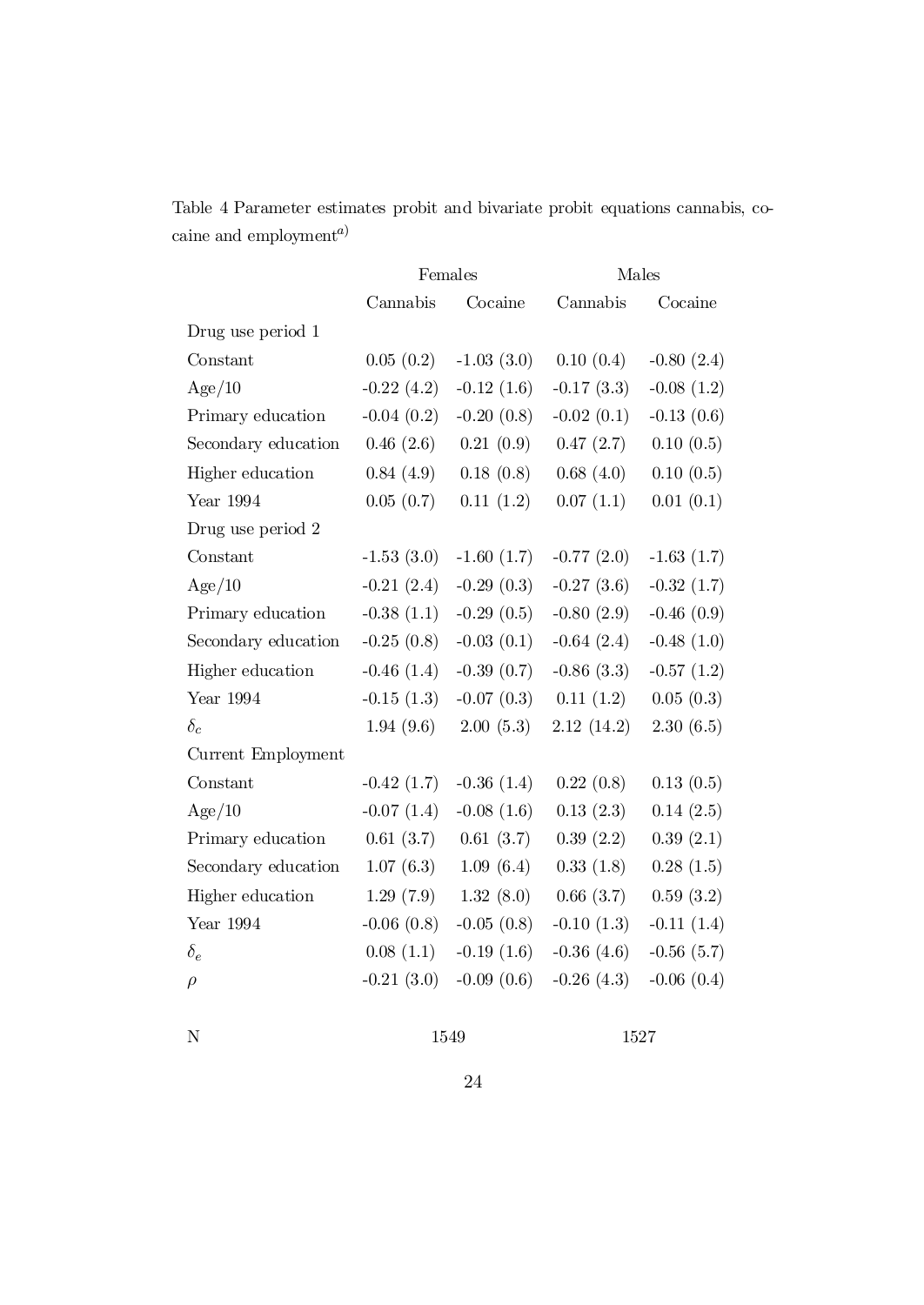|                       | Females      |               | Males        |               |  |
|-----------------------|--------------|---------------|--------------|---------------|--|
|                       | Employment   | Wages         | Employment   | Wages         |  |
| $\gamma_0$            | $-0.24(0.9)$ | 2.17(3.6)     | 0.49(1.9)    | 3.53(10.5)    |  |
| Age/10                | $-0.04(0.8)$ | 0.49(7.0)     | 0.06(1.1)    | 0.56(8.5)     |  |
| Primary education     | 0.75(4.5)    | 0.35(0.8)     | 0.36(2.1)    | $-0.11(0.5)$  |  |
| Secondary education   | 1.15(6.6)    | 1.14(2.4)     | 0.32(1.9)    | 0.51(2.3)     |  |
| Higher education      | 1.35(7.9)    | 1.61(3.3)     | 0.70(4.2)    | 0.93(4.4)     |  |
| Single                | $-0.43(5.4)$ |               | $-0.43(5.0)$ |               |  |
| Children              | $-0.46(5.8)$ |               | 0.23(2.3)    |               |  |
| Parttime              |              | $-1.54(16.5)$ |              | $-1.31(11.8)$ |  |
| Year 1994             | $-0.04(0.6)$ | 0.54(5.9)     | $-0.06(0.7)$ | 0.36(4.1)     |  |
| Cannabis $(\delta_a)$ | 0.17(2.1)    | 0.17(1.6)     | $-0.16(1.8)$ | $-0.01(0.1)$  |  |
| Cocaine $(\delta_b)$  | $-0.27(2.1)$ | $-0.10(0.6)$  | $-0.34(3.2)$ | 0.22(1.7)     |  |
| $\rho$                | 0.12(0.5)    |               | $-0.65(8.0)$ |               |  |
| $-$ Loglikelihood     | 2464.7       |               | 2738.5       |               |  |

 $N$  1465 1467

Table 5 Parameter estimates employment and wages<sup> $a)$ </sup>

a) t-values in parentheses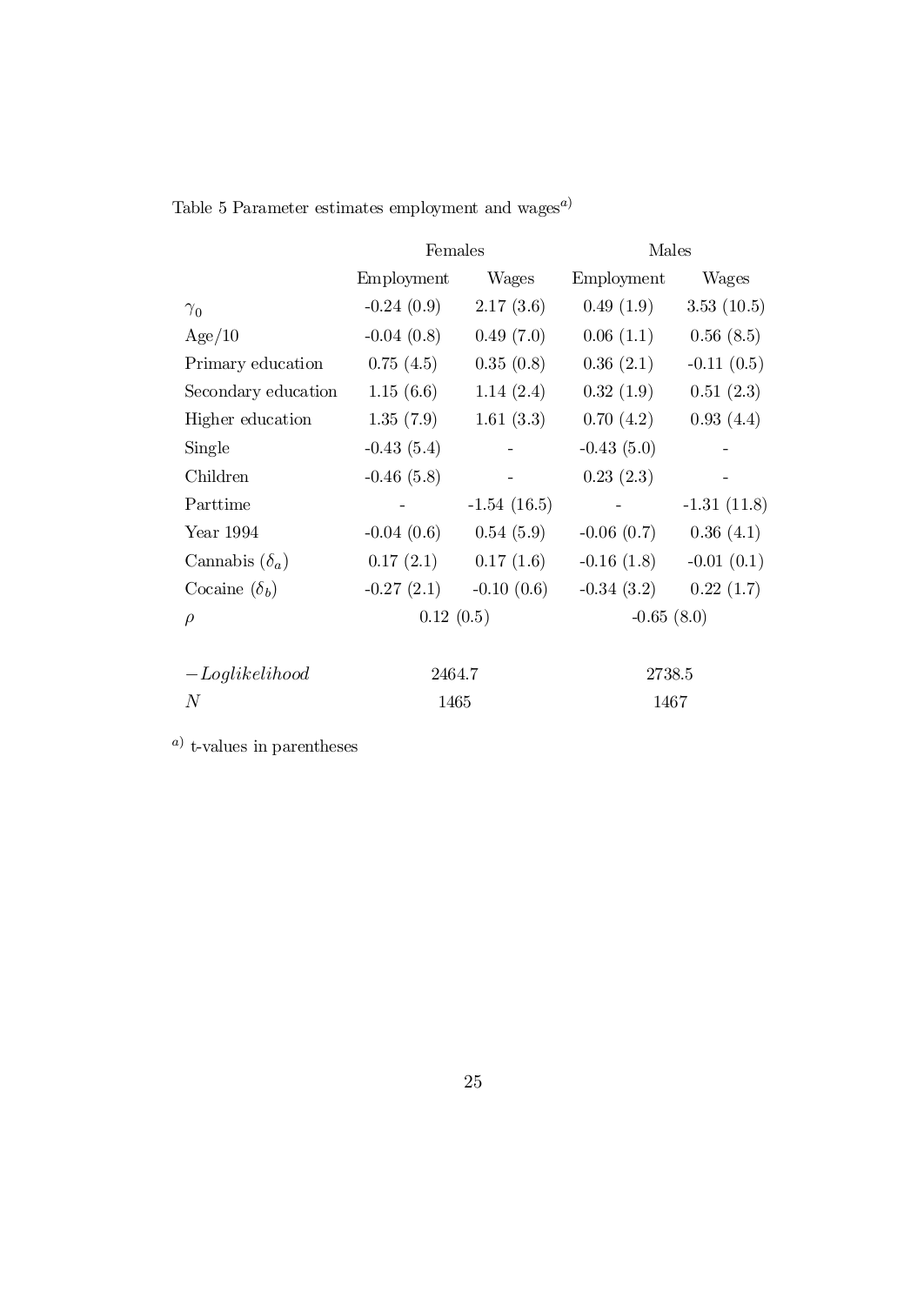|                                               | Females                 |                          | Males         |               |  |
|-----------------------------------------------|-------------------------|--------------------------|---------------|---------------|--|
| Labor market                                  | Employment              | Wages                    | Employment    | Wages         |  |
| Age/10                                        | $-0.03(0.5)$            | 0.49(6.9)                | 0.08(1.4)     | 0.55(8.3)     |  |
| Primary education                             | 0.76(4.4)               | 0.36(0.8)                | 0.36(2.0)     | $-0.11(0.5)$  |  |
| Secondary education                           | 1.16(6.5)               | 1.15(2.5)                | 0.33(1.8)     | 0.51(2.3)     |  |
| Higher education                              | 1.36(7.8)               | 1.62(3.3)                | 0.70(4.0)     | 0.93(4.3)     |  |
| Single                                        | $-0.43(5.3)$            |                          | $-0.42(4.8)$  |               |  |
| Children                                      | $-0.46(5.7)$            |                          | 0.24(2.3)     |               |  |
| Year $1994\,$                                 | $-0.05(0.7)$ 0.54 (5.8) |                          | $-0.06(0.7)$  | 0.36(3.9)     |  |
| Parttime                                      |                         | $-1.55(16.3)$            | $\sim$ $-$    | $-1.31(11.6)$ |  |
| Cannabis $(\delta_a)$                         |                         | $0.18(2.1)$ $0.17(0.6)$  | $-0.11(1.2)$  | $-0.01(0.1)$  |  |
| Cocaine $(\delta_b)$                          | 0.26(0.6)               | $-0.10(0.6)$             | 0.63(1.3)     | 0.38(1.0)     |  |
| $\rho$                                        | 0.14(0.5)               |                          | $-0.65(7.6)$  |               |  |
| Mass point $\gamma_0$                         |                         | $-0.90(1.6)$ $2.18(2.5)$ | $-0.70(1.1)$  | 3.32(5.7)     |  |
| Mass point $\gamma_0^*$                       | 0.61(1.3)               | $-0.02(0.0)$             | 1.09(2.1)     | 0.22(0.5)     |  |
| Starting rates                                | Cannabis                | Cocaine                  | Cannabis      | Cocaine       |  |
| Primary education                             | $-0.86(2.4)$            | $-1.76(2.7)$             | $-0.23(0.8)$  | 0.12(0.2)     |  |
| Secondary education                           | $-0.10(0.3)$            | $-1.37(2.3)$             | $-0.10(0.4)$  | $-0.16(0.3)$  |  |
| Higher education                              | 0.15(0.4)               | $-1.70(2.8)$             | $-0.29(1.0)$  | $-0.38(0.8)$  |  |
| Year $1994$                                   | $-0.07(0.6)$            | 0.00(0.0)                | $-0.08(0.8)$  | $-0.57(3.1)$  |  |
| Birth year                                    | 1.14(10.2)              | 2.29(9.1)                | 1.05(11.8)    | 1.72(8.8)     |  |
| Mass point $v_1$                              | $-6.06(6.6)$            | $-6.00(6.0)$             | $-5.06(10.9)$ | $-6.16(3.1)$  |  |
| Mass point $(v_2 - v_1)$                      | $-3.75(19.0)$           | $-6.96(19.6)$            | $-4.47(21.3)$ | $-5.75(19.4)$ |  |
| Probability $\alpha_1$                        | $-1.98(2.2)$            |                          | $-1.48(16.8)$ |               |  |
| Probability $\alpha_2$                        | $-\infty$               |                          | $-\infty$     |               |  |
| Probability $\alpha_3$                        | $-0.90(9.1)$            |                          | $-0.88(11.6)$ |               |  |
| $-Log likelihood$                             | 5740.6                  |                          | 6577.0        |               |  |
| $-LR \text{ test } (\gamma_0^* = 0)$          | 2.4                     |                          | 7.6           |               |  |
| $-LR \text{ test } (\delta_a = \delta_b = 0)$ | 7.8                     |                          | 6.4           |               |  |
| N                                             | 26465                   |                          | 1467          |               |  |

Table 6 Parameter estimates model with unobserved heterogeneity<sup>*a*)</sup>

<sup>*a*</sup> t-values in parentheses; the  $\chi^2_{0.05}$  critical value for 2 degrees of freedom  $(\gamma_0^* = 0)$  is 6.0, for 4 degrees of freedom  $(\delta_a = \delta_b = 0)$  this is 9.5.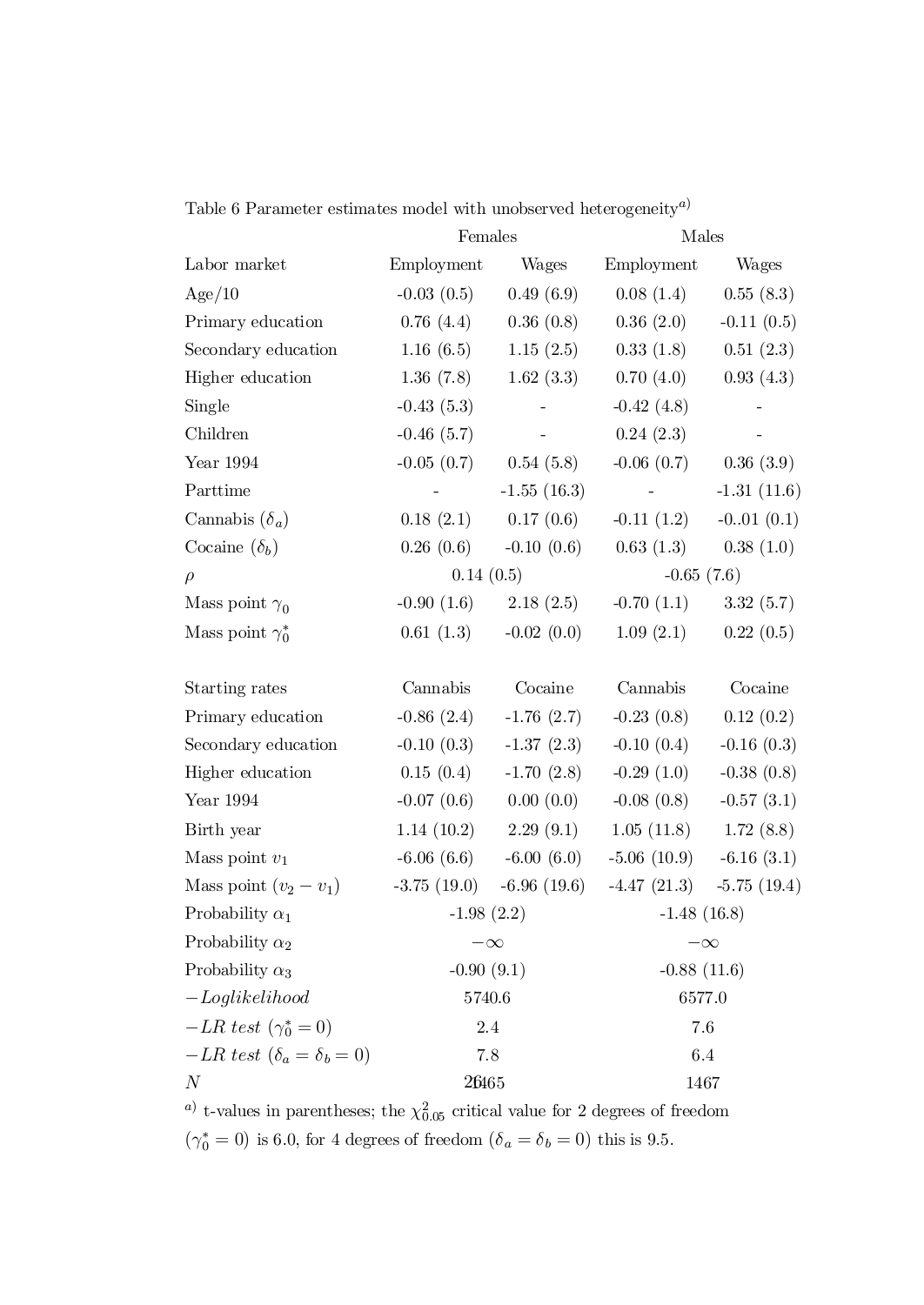

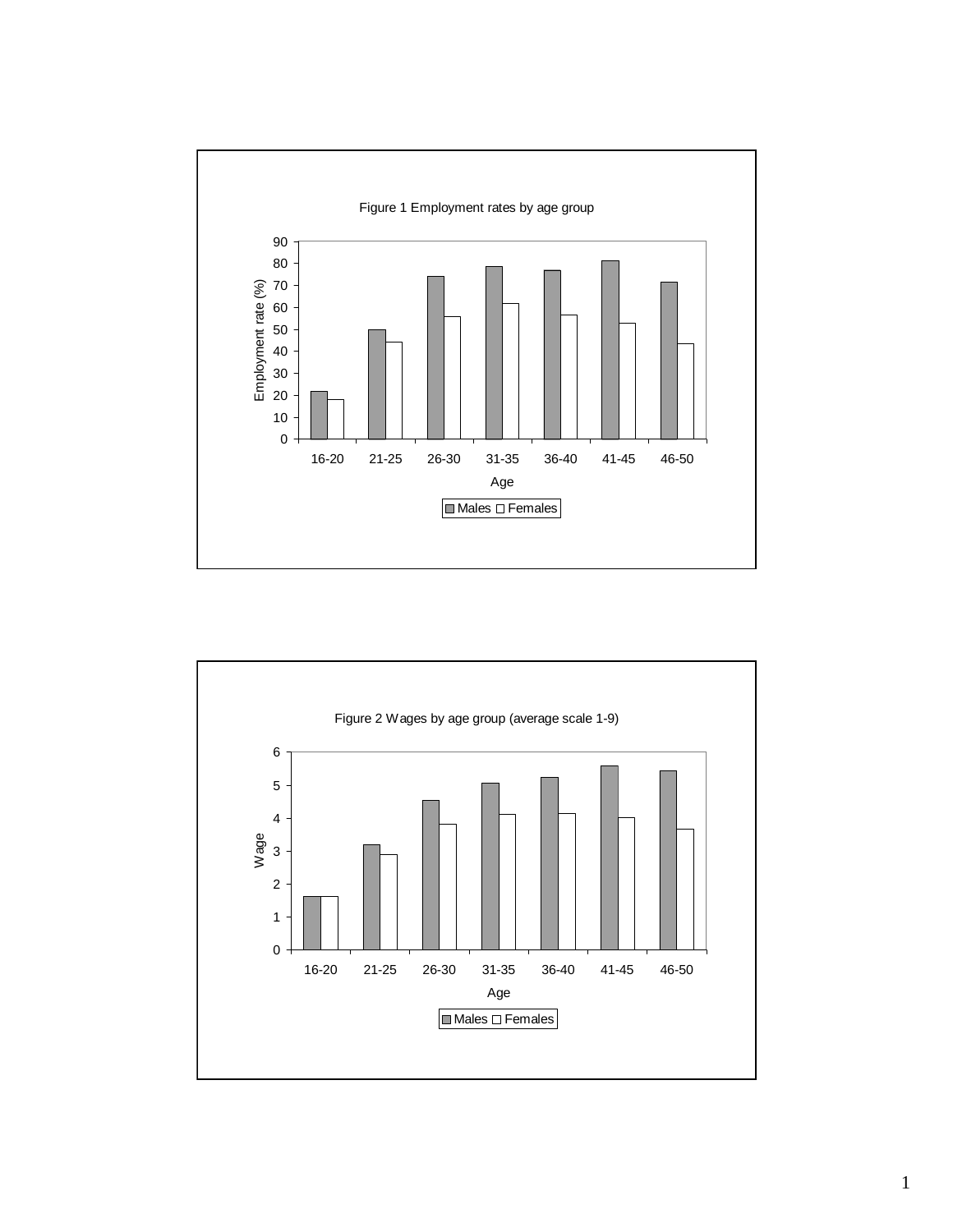